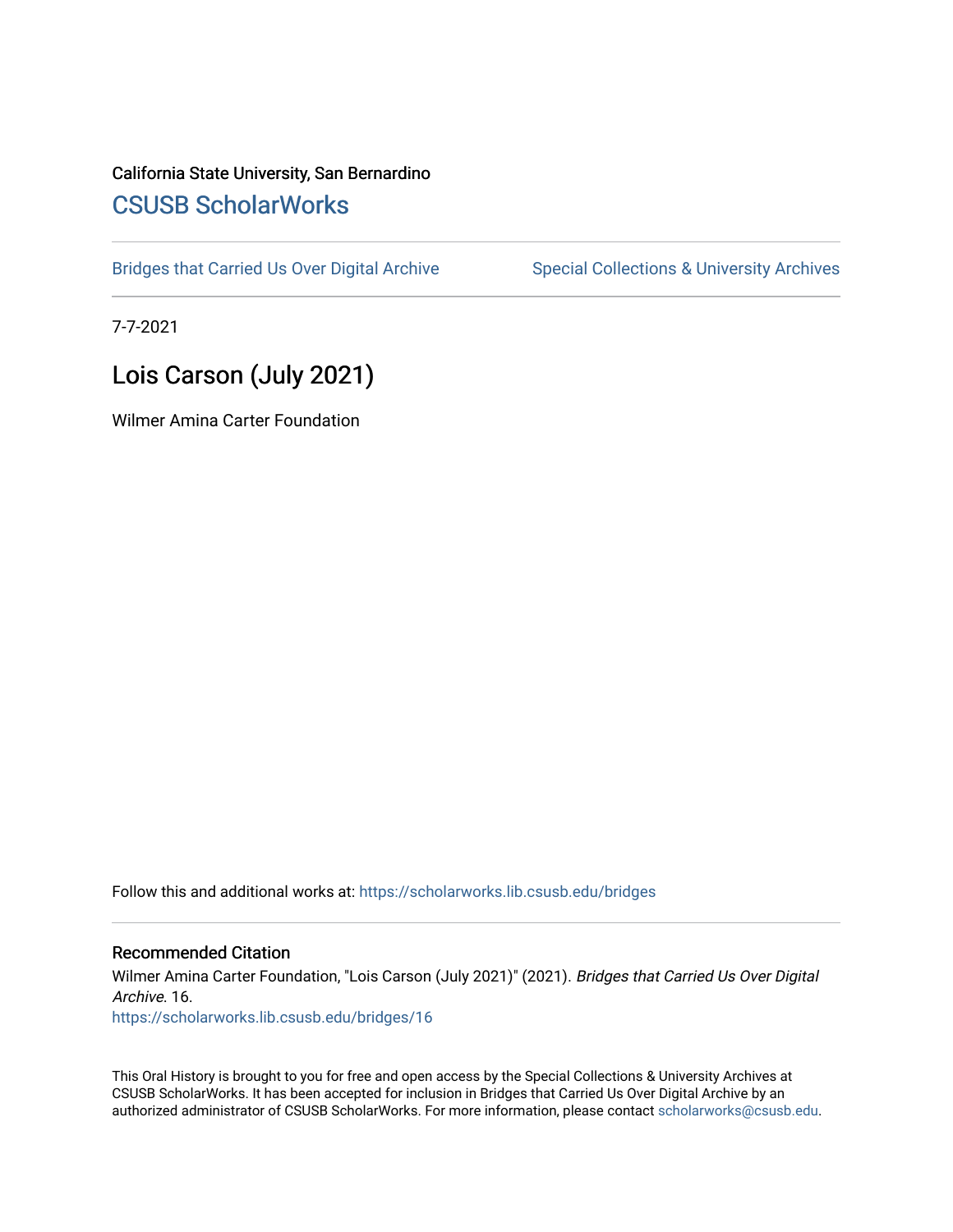# Bridges that Carried Us Over Project

## Interview Summary

#### **Interviewee:**  Lois Carson

**Interviewers:**  Jennifer Tilton and Romaine Washington

## **Interview Date:**

July 7, 2021

## **Interview Location:**

San Bernardino, CA

## **Interview Summary completed by**:

Jennifer Tilton

### **Description:**

Lois Carson moved to San Bernardino in 1951 when she was transferred to Norton Air Force Base, where she worked on early computers. She discusses housing segregation in San Bernardino, and shares stories of activism to stop blockbusting in the Rialto bench in 1966. Lois Carson discusses her work in War on Poverty in San Bernardino, observations of the city's active community action groups, as well as her leadership in the Riverside Community Action Agency where she helped set up the fair housing council, ran Upward Bound, energy programs and other programs to empower and serve poor people. She remembers the vibrant business district on Mount Vernon and discusses how the 215 freeway cut off resources and businesses, causing stores and people of color to relocate. She talks about parent organizing in Rialto to address racism in schools and by police, as well as their effort to create Black history class in the schools. She talks about how the Martin Luther King Jr. statue was built in the city. She ends the interview reflecting about the Black Lives Matter movement and the importance of visiting Africa for African **Americans** 

#### **Keywords:**

- Housing segregation
- Westside San Bernardino
- Valley Truck Farm
- Blockbusting
- Rialto Bench
- Racism in schools
- Eisenhower
- School Desegregation
- Martin Luther King Statue
- Norton Airforce Base
- Colonel Paul Green
- Colonel Robert Franklin
- Colonel Rufus Billlups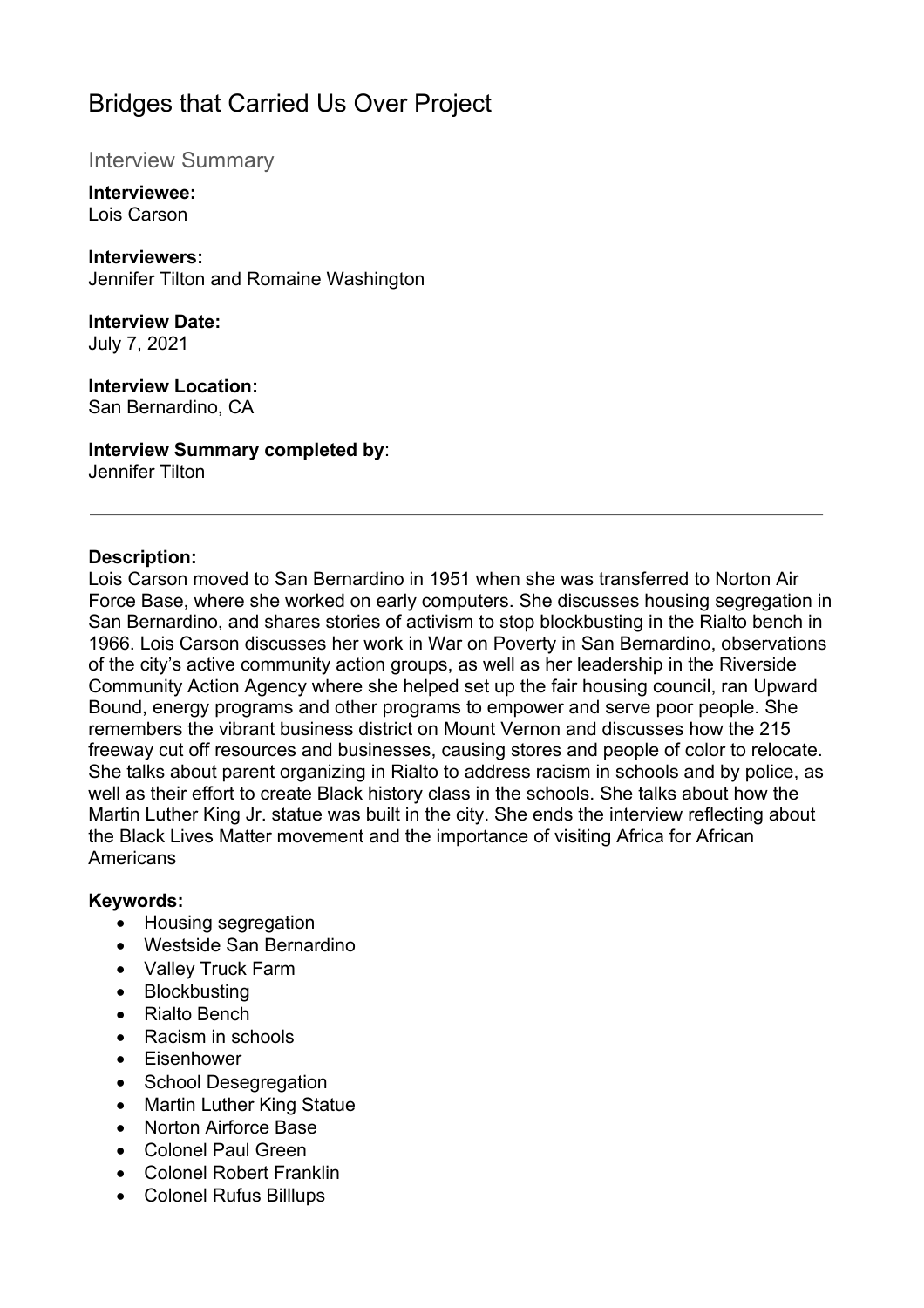- War on Poverty
- Community Action Agencies
- Upward Bound
- Job Corps
- Francis Grice
- Civil Rights Movement
- Mayor Holcomb
- Mayor Al Ballard
- African connections to African Americans

### **Spatial Coverage:**

| Name of Site (if relevant)                  | <b>General Location/Address</b>      |
|---------------------------------------------|--------------------------------------|
| <b>KKK House</b>                            | 19th & Medical Center Drive          |
| Black community displaced by<br>Development | South D & Arrowhead                  |
| Former Base Housing                         | 3rd St, Waterman Ave                 |
| Eisenhower School Rialto                    |                                      |
| Public Housing on westside                  | 9th St San Bernardino                |
| <b>Community Health Clinic</b>              | Valley Boulevard in Bloomington      |
| Perris Hill Park Pool                       |                                      |
| Westside Pool on 5th Street (by late 60s)   | 5th street San Bernardino            |
| The Rialto Bench                            | San Bernardino                       |
| <b>MLK Statue</b>                           | City Call 290 N D St, San Bernardino |

#### **Temporal Coverage:**

• 1951-present

## **Key Events:**

- Building MLK Statue
- NCNW Trips to Africa and Mexico

#### **Key Organizations:**

- Les Jeunes Amies
- National Council of Negro Women (NCNW)
- Wright Patterson Air Force Base
- Norton Airforce Base
- Westside Action Group
- San Bernardino Valley College Board of Trustees
- Affirmative Action Committee at San Bernardino Valley College
- Community Relations Committee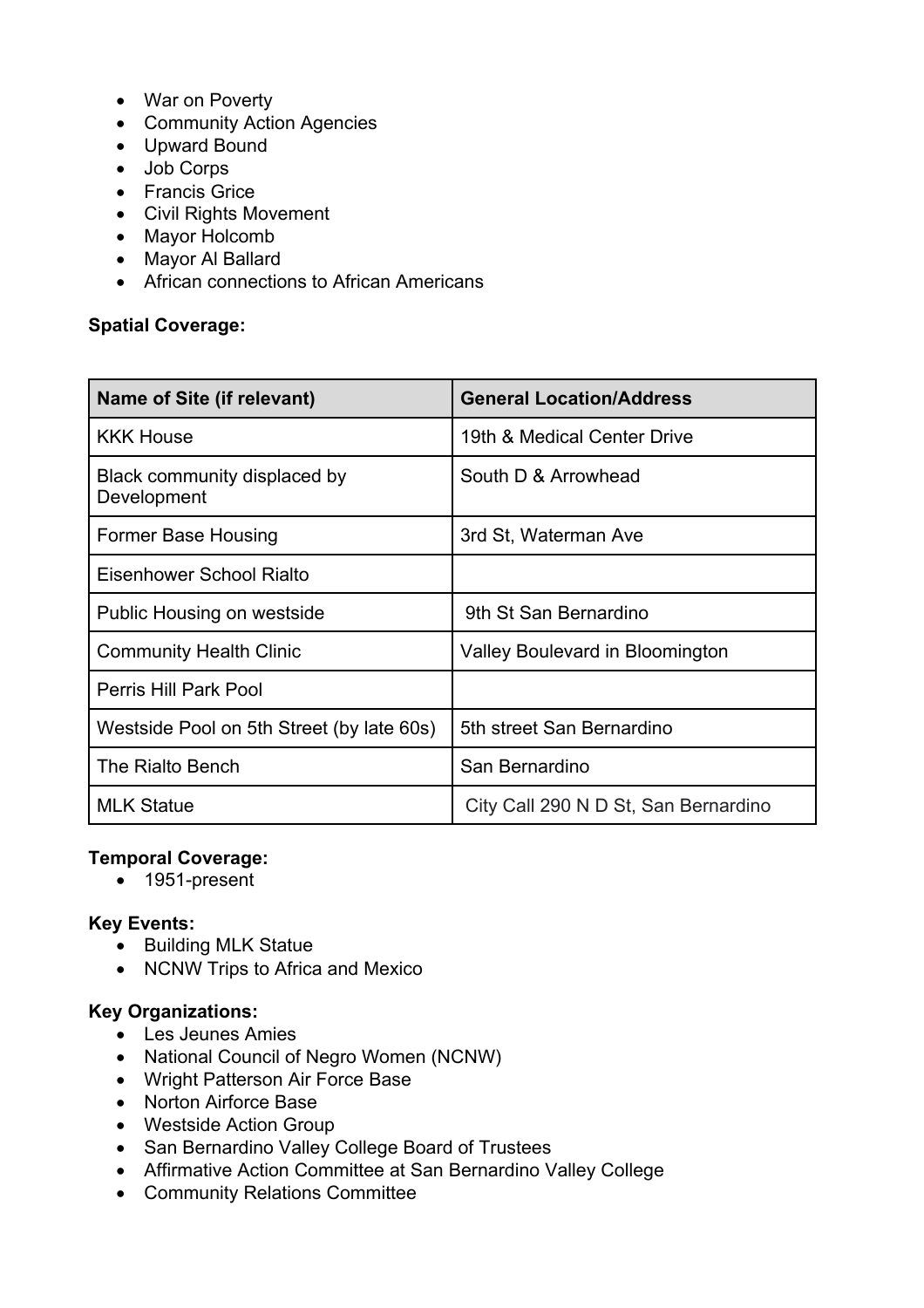## **Interview Index:**

| <b>Media Format</b>  | <b>Time</b><br>(hh:mm:ss) | <b>Topic Discussed</b>                                                                                  |
|----------------------|---------------------------|---------------------------------------------------------------------------------------------------------|
| <b>Digital Video</b> | 0:00:30                   | Moving to San Bernardino, Valley Truck Farms<br>and move to westside                                    |
| <b>Digital Video</b> | 00:04:41                  | Move to Rialto Bench & Blockbusting                                                                     |
| <b>Digital Video</b> | 00:06:34                  | Businesses on west side                                                                                 |
| Digital Video        | 00:07:46                  | Kids integrating Eisenhower & struggles with<br>racism in Rialto                                        |
| <b>Digital Video</b> | 00:11:00                  | Les Jeunes Amies and transition to NCNW                                                                 |
| Digital Video        | 00:15:21                  | Sororities                                                                                              |
| <b>Digital Video</b> | 00:16:15                  | Civil Rights Activism, CORE, League of<br>Community Mothers and confronting racism in<br>San Bernardino |
| Digital Video        | 0:25:08                   | <b>Art Townsend</b>                                                                                     |
| Digital Video        | 00:28:23                  | Running for Community College District Board,<br>confronting sexism                                     |
| <b>Digital Video</b> | 00:32:31                  | <b>Norton Airforce Base</b>                                                                             |
| <b>Digital Video</b> | 00:39:59                  | War on Poverty Programs and Community<br><b>Action Agency Activism</b>                                  |
| Digital Video        | 00:53:37                  | Freeway and Redevelopment and effects on<br>Black community on westside                                 |
| <b>Digital Video</b> | 00:58:24                  | Changes in patterns Black-Mexican settlement<br>in San Bernardino and Rialto                            |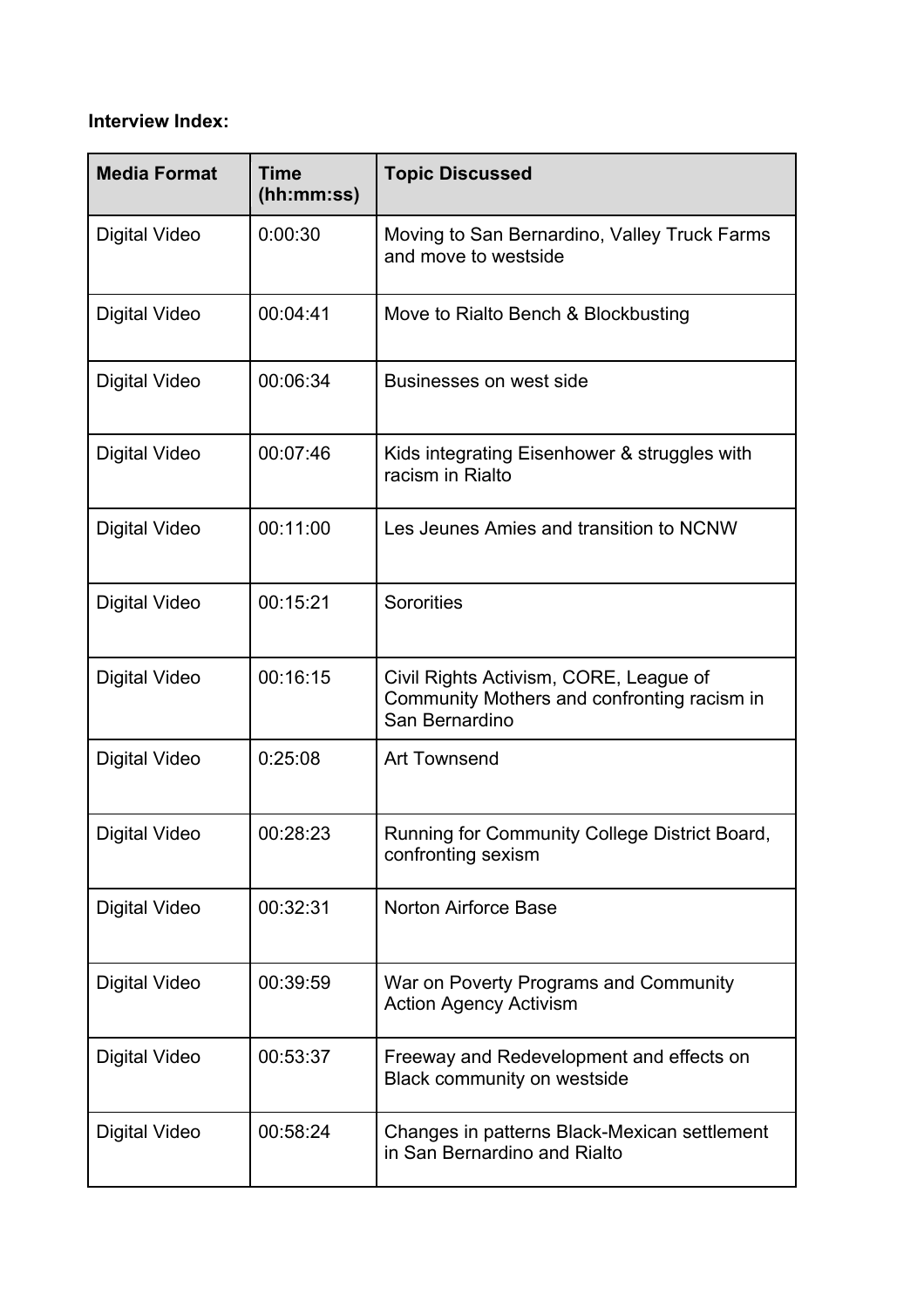| Digital Video | 01:01:31 | Rialto Schools, confronting racism and building<br><b>Black history courses</b> |
|---------------|----------|---------------------------------------------------------------------------------|
| Digital Video | 01:06:13 | <b>Building MLK Statue</b>                                                      |
| Digital Video | 01:09:41 | Mayor Holcomb & Mayor Ballard relationships in<br><b>Black community</b>        |
| Digital Video | 01:13:21 | Reflecting on Black Lives Matter and lessons for<br>younger generation          |
| Digital Video | 01:20:29 | NCNW visits to Africa Importance of Visiting<br>Africa for African Americans    |

#### **Related Materials:**

There are two additional interviews with Lois Carson, one focused on NCNW and the other on Black Future Leaders

## **Full interview transcript can be found below.**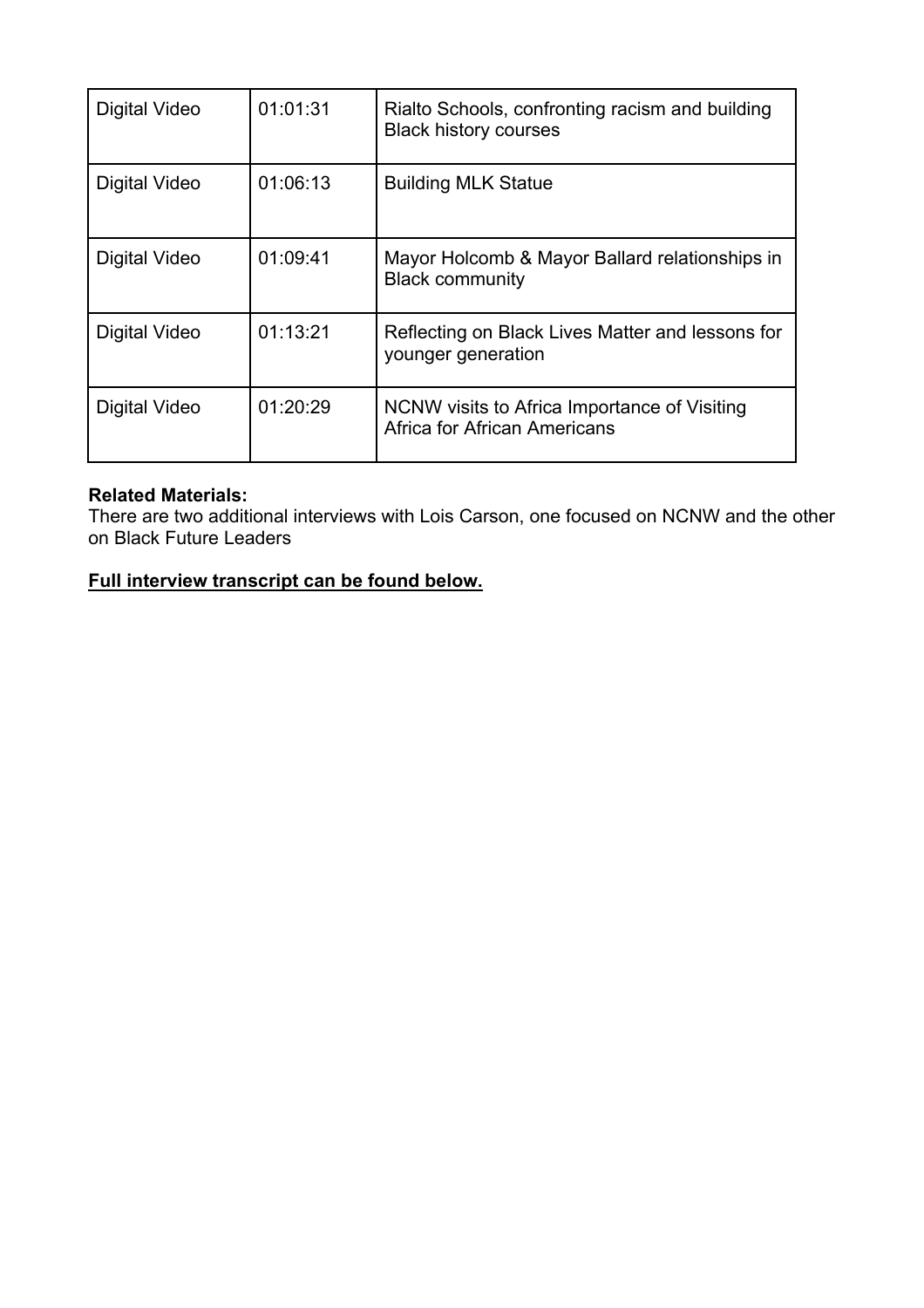## Interview Transcript

#### **Start of Interview:**

[00:00:00]

**Jennifer Tilton** [00:00:01] All right, and we are here today at the home of Lois Carson to interview her for All right, and we are here today at the home of Lois Carson to interview her for the Bridges That Carried Us Over archive. And I'm here, I'm Jennifer Tilton and here with Romaine Washington to ask her some questions about the civil rights movement and her memories of San Bernardino. So to get started first, maybe, can you tell us some about some of your early memories when you first moved to San Bernardino? What do you remember about the community when you first moved here?. And I'm here, I'm Jennifer Tilton and here with Romaine Washington to ask her some questions about the civil rights movement and her memories of San Bernardino. So to get started first, maybe, can you tell us some about some of your early memories when you first moved to San Bernardino? What do you remember about the community when you first moved here?

**Lois Carson** [00:00:30] Well, I'll start with I was working. I went to college in Ohio, got a job at Wright Patterson Air Force Base. And as I said, I was part of the first group that worked on machines for technology as opposed to human computers. You read the book, Hidden Figures. Well, I didn't realize that in 1950 when I got that job, we were the first group of people to work on machines as opposed to human computers. And I was one of 50 people, only two females in the group that got hired in that way. That job transferred me to Norton and that's how I came to California. We, I brought my grandmother with me because my son back there was a year old and she watched him while I worked cause I didn't realize I was gonna be transferred. Anyway, we lived in some housing that had been military housing out on 3rd near Waterman.

And from there we moved to the West Side. And this is the second home I've had on the west side of San Bernardino. This is San Bernardino. The next street over is Rialto. And what I remember most is that there were the only professional people that I got to know when I first came were Dorothy Ingram and her brother, who was a doctor. Everybody else had, you know, worked in menial labor and a couple of other people who were transferred when I was here were the next kind of professional people to come in to the area. There was a lot of discrimination in those days, we're talking 1952, in the early 50s, and most of the blacks lived out in the Valley Truck Farm, way out east on the other side of Waterman, where Hospitality Lane and all that is now that used to all be blacks and people farmed and all of that out there then. There was an all black school, Dorothy Ingram was the principal. And since it was not part of the San Bernardino Unified School District, they made her one little school district and she became the superintendent of a one school district. The state, finally realized that that was open discrimination. So they put it in the San Bernardino Unified and she became an assistant superintendent.

## **Romaine Washington** [00:03:19] OK.

**Lois Carson** [00:03:21] No they didn't make her superintendent. They busted her back to the principal of that one school that was now in the in the district. So those are some of my early memories.

**Jennifer Tilton** [00:03:33] Where did you first move on the west side and what was the West Side community like then?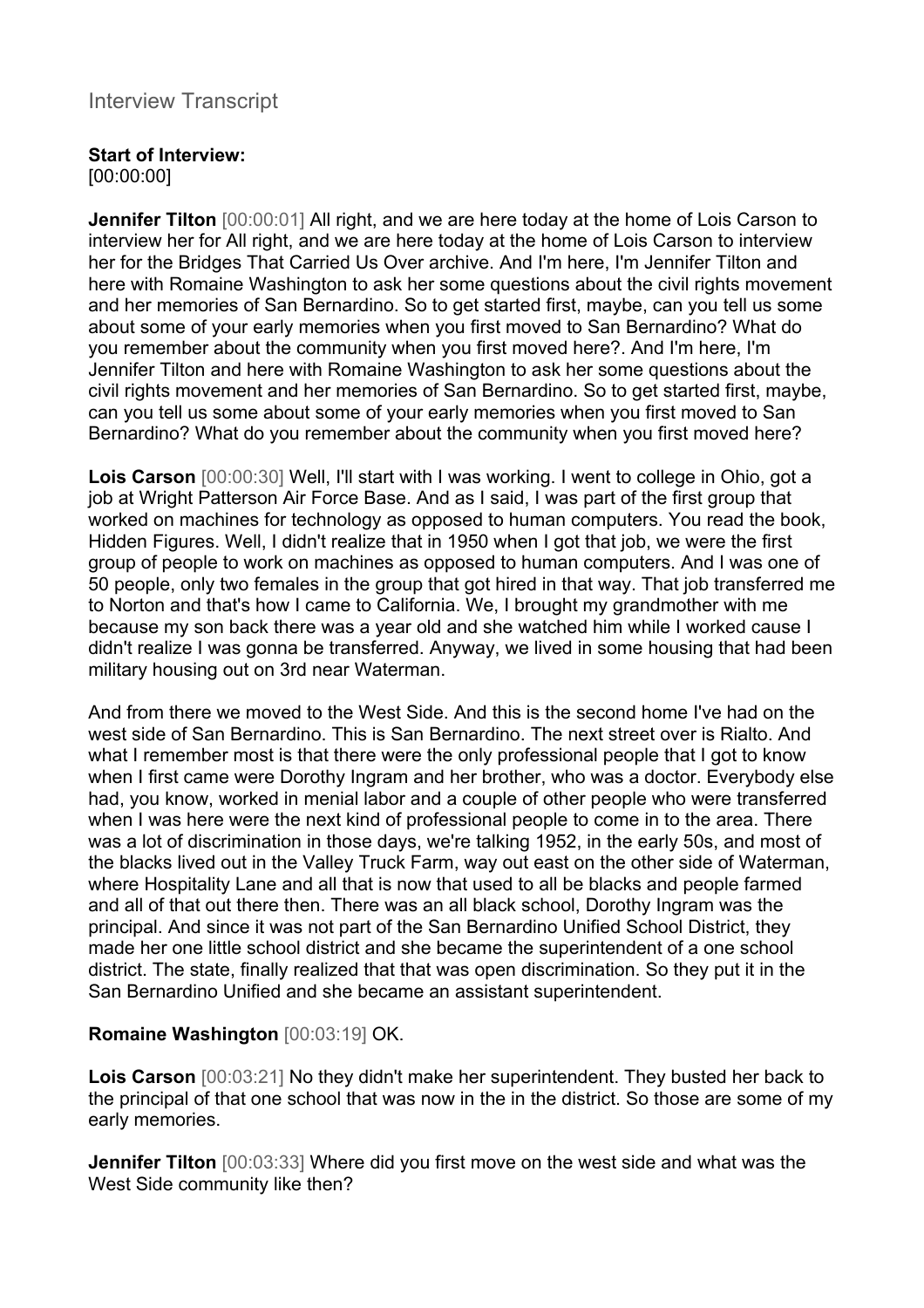**Lois Carson** [00:03:36] I moved on Sixteenth Street and we integrated that street because I'm Catholic and I started going to St. Anthony Church there. So we saw a house for sale and it was close to the church. Seemed like a really good idea. So we talked to the lady who was selling them into selling us the home and the little kids next door told my kids, "The dog didn't even like black people."

#### **Romaine Washington** [00:04:05] Wow.

**Lois Carson** [00:04:05] But we made it out, we became friends with the neighbors. But in time, you know, it turned black.

**Jennifer Tilton** [00:04:12] Do you remember more about that process? Kind of. How fast was the process of kind of white flight out of the neighborhood?

**Lois Carson** [00:04:17] Well, block busting. Realtors came in, scared the white people who lived there and then lured black people into moving. And they didn't know they were part of a blockbusting campaign. So that's how it happens everywhere.

**Jennifer Tilton** [00:04:33] Yeah, yeah. And that's how it.

**Lois Carson** [00:04:35] But it didn't really matter that much to me then. I wanted to be near the church, so.

**Jennifer Tilton** [00:04:39] So that worked. Right.

**Lois Carson** [00:04:41] And I didn't really understand blockbusting till I came here cause we moved here. It was in the process of being blockbusted and a white woman from Sixth Street came here and sat down with me and said, "You, we already have two black families on this street. Can we sell you one that looks like this on another street?" I said, "lady, when I'm spending this kind of money, nobody shops for me and I'm staying right here." And, uh, but we really fought... She and I started working together with other people in the community to try to reverse the black blockbusting that was going on. But we lost that battle.

**Jennifer Tilton** [00:05:25] Now what year did you move out here?

**Lois Carson** [00:05:27] Nineteen sixty six. I've been here over 60 years. Yeah.

**Jennifer Tilton**  $[00:05:33]$  Do you remember any of the kind of real estate agents who were involved in that process and

**Lois Carson** [00:05:39] I probably got that her name on the paperwork?

**Lois Carson** [00:05:42] I'd have to look that up because I got it, got all the paperwork from the sale of buying this house. Yeah.

**Jennifer Tilton** [00:05:48] So when you first moved to 16th, did you get to know kind of the rest of the black community on the west side as well?

**Lois Carson** [00:05:54] Well as it, as it grew into a black community, yes. And then they built new housing near the church. And all of that was sold to black people and everything west of what is now Medical Center Drive, that was all farmland. Yeah cause the kids used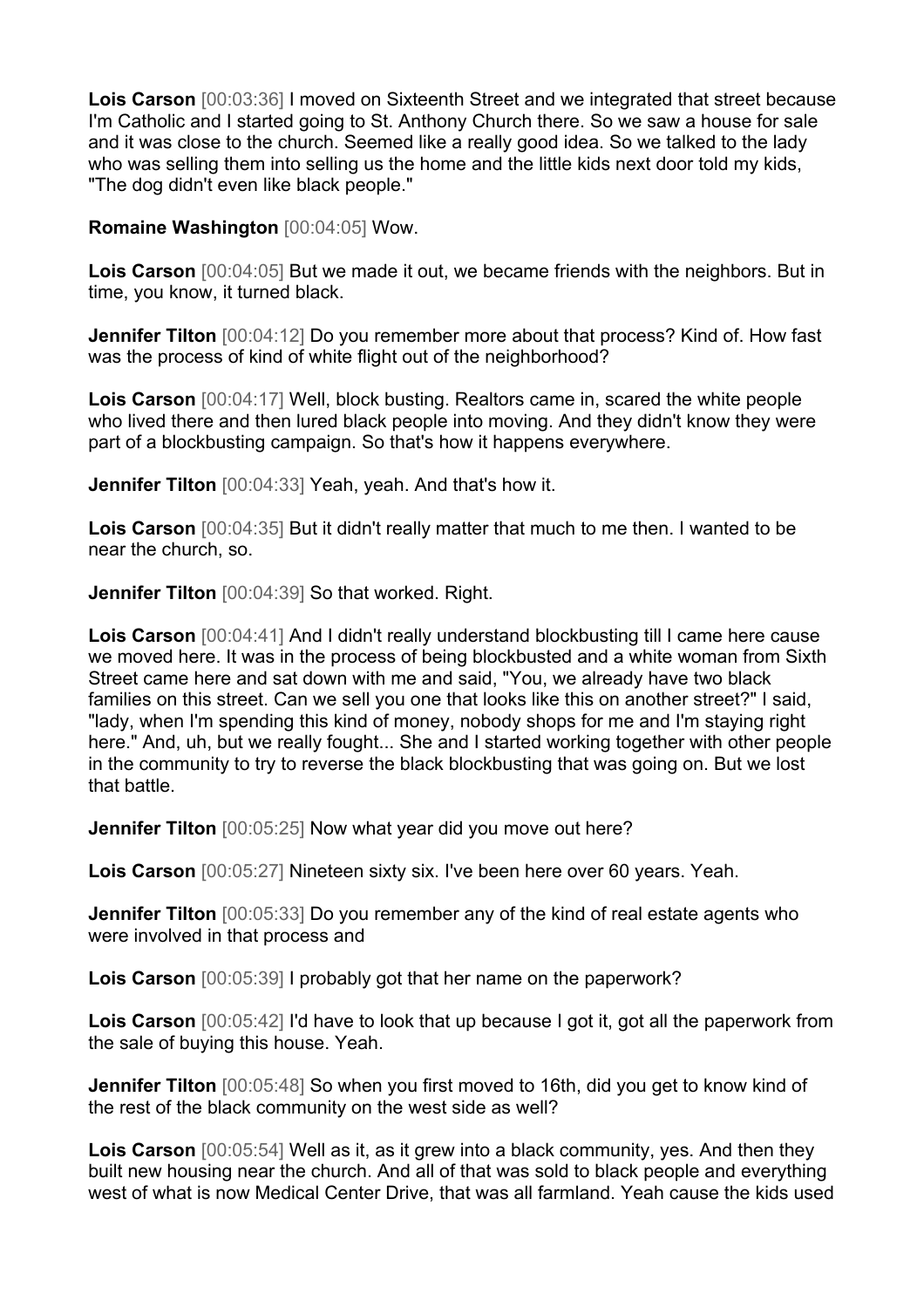to go up to the farm and the man would chase them out. Yeah but they love going there, it was like adventure, you know.

**Jennifer Tilton**  $[00:06:21]$  Are there any sort of neighborhood businesses you remembered from that early time in the 50s over on the West Side, or anything about, you know, like where the Ingrams lived and the two churches were on kind of 6th and Harris? That area seemed to be like an early center.

**Lois Carson** [00:06:34] That's south of Baseline. I was north of Baseline, so I didn't really go down there a lot. But the west side when we when we were raising the kids there, had a bank, had a Safeway market. My kids had Christmas savings at the bank. They had their own little savings account. There were businesses along Mt. Vernon. It was a very viable street at that time. And we watched all of that go away. There were a few black businesses. I remember Geri's Velvet Lounge. Very nice nightclub environment, and NCNW and Les Jeunes Amies used to have activities there and uh. But that went by the wayside, and up on Highland. This guy had another nice lounge. Can't think of his name right now, but it was a very nice place too. That my, the name might come to me.

**Jennifer Tilton** [00:07:35] Great. Great. OK, great, great. And when you first moved here, who were some of the older community leaders who you came to get to know?

**Lois Carson** [00:07:46] Oh. Well, we spent a lot of time working against blockbusting, Ella Honeycut was the woman who wanted me to move somewhere else so this street would retain only two... black families. But there weren't a lot of leaders in the early days because people were moving in. Everybody had small children and that was the priority. And my leadership with others in the community started in working with the school district cause there, again, we had to fight against prejudice in the school. My son was at, they were in Catholic school first, and when we moved here, he went to Aquinas, but I put all the kids in the Rialto schools and I...we had him there for a year because he ran into prejudice there. And I thought, why should I pay for prejudice? I can get that free at Eisenhower.

So I took him I put him in Eisenhower and we really ran into a lot of it because they just weren't used to black kids. The police would stop him every day walking home from school. You know, past a certain street, I think it was Pepper. Then they started harassing any black kids and most of them came from this area that was being blockbusted. He had a teacher who was a member of the John Birch Society. When my husband and I went to sit down and talk with him about Harry in the class, he took out his John Birch Society little statue or something, set it right on the desk in front of us. So the next day I got Harry out of that class. But that's the kind of things that we ran into. But Carry, Lorna Carry and her husband, who was an officer at Norton, they became part of the group working against any kind of racism in the Rialto School District. But most of my civil rights stuff was done in the San Bernardino area.

**Jennifer Tilton** [00:09:59] Yeah. How'd you get involved in that in San Bernardino? What kind of brought you into those networks to start doing that work?

**Lois Carson** [00:10:05] Well, it was just my mother was a person that was active in community and it was so obvious. And then, Martin Luther King that got me started, I went into L.A. to see him at the First AME Church and came back and we got started with it and we had lots of marches. And I had all my children, two in the stroller, two hanging on to my, to the sides of my stroller, and my older son. And this woman said, "Why are you out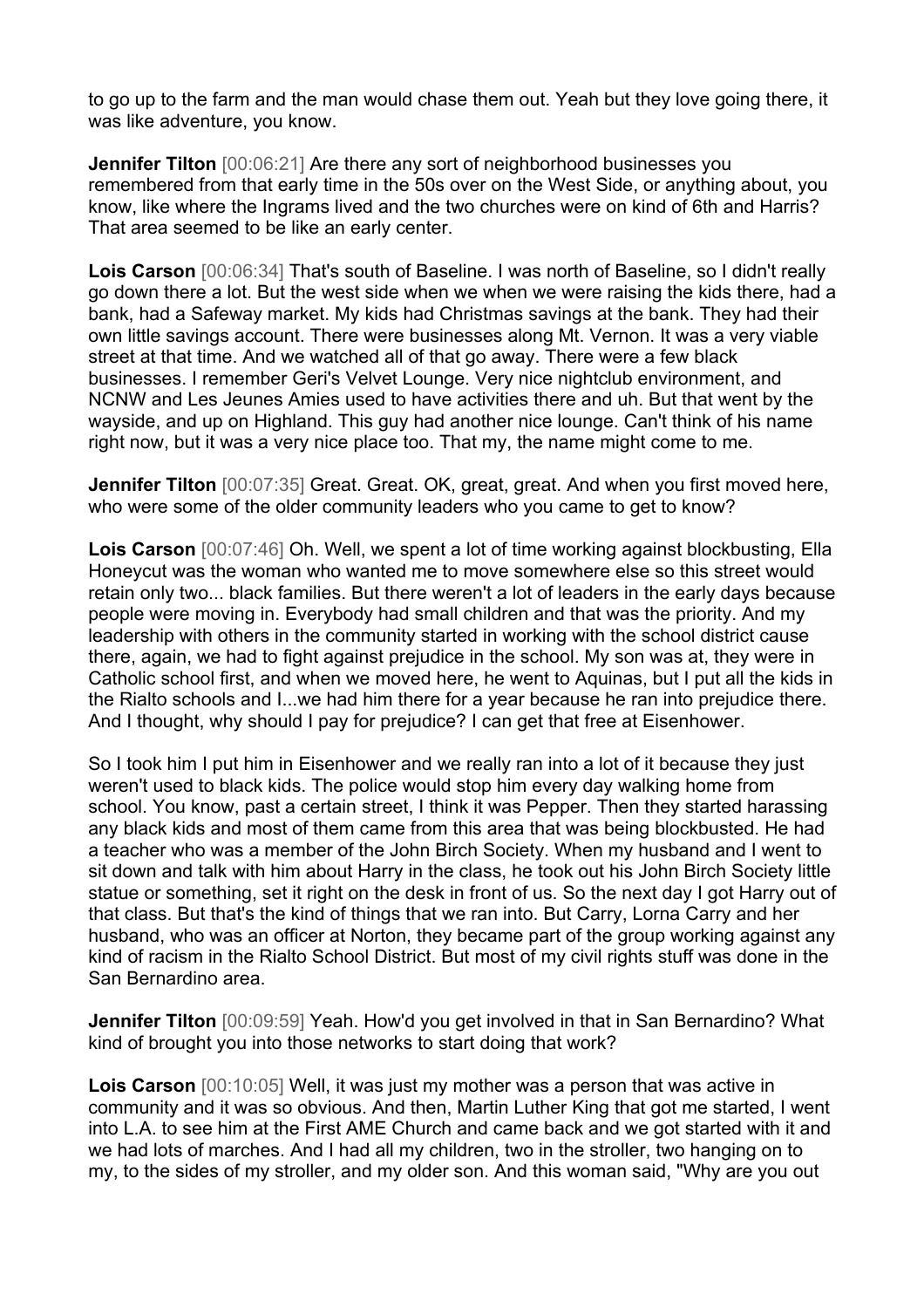here with all these little children?" I said, "Well I want them to know that their parents were in the struggle."

**Romaine Washington** [00:10:41] Now, were you part of the NAACP at that time also?

**Lois Carson** [00:10:47] There was no NAACP yet that came a little later. Oh, that came after the Community League of Mothers and the West Side Action Group of West Side Action Group was founded by Bob Parker.

**Romaine Washington** [00:11:08] I want to go back a little bit to the Les Jeunes Amies. Where did you guys come up with that?

**Lois Carson** [00:11:14] Well, when I was in high school, Catholic school in Memphis, Tennessee, that's where I grew up. I started a little club and I called it the Naivette Debs. I didn't know that word was naive. I had seen it in a book and it sounded good. So when we, I proposed that we have a little social organization cause there weren't many organizations to join. Here, we called Les Jeunes Amies, the young friends. And when we were all around 34, 35, the NCNW came in, a woman came out from Pasadena and talked with a bunch of us about the NCNW. And we kind of voted to disband Les Jeunes Amies and join this new organization, which was national. And we started our own section here. So our section here is about 53 years old.

**Jennifer Tilton** [00:12:10] Can you tell us more about Les Jeunes Amies and kind of who else was involved in that early on that you remember and what you all did?

**Lois Carson** [00:12:17] Well, the only person that is still around is Faye Porter, who is on the Foundation for Valley College now. She was a member umm. Natalin Brown now lives in uh, Santa Clarita and they're the only two that's, that I still have connections to. The others, some of them were military wives, so they left because of that. And Penny Cole, she passed away. A number of them have passed away.

**Jennifer Tilton** [00:12:57] Penny Cole was Richard Cole's wife. Is that right?

**Lois Carson** [00:12:59] That's right, Penny Cole and... trying to think of some of the others, if I had the picture and there is one picture down at NCNW because of the movement disbanding that group could go to NCNW, that's part of NCNW's history as well. So there's a picture of the group that's in the NCNW office down there.

**Romaine Washington** [00:13:24] And you decided on French because it sounded good?

**Lois Carson** [00:13:27] Yeah, you know, I was young and I just picked up where I left off in high school once I found out how to speak a little French.

**Jennifer Tilton** [00:13:40] And so what are some of the activities you all did with Les Jeunes Amies.

**Lois Carson** [00:13:42] Every year we had a Cotton Ball. We gave a scholarship. I'm trying to think of Dolores Key, was one of our queens of cotton ball, and Clark, what was her name? There were a number, we had a queen every year in the cotton ball and we did community work a lot of community stuff.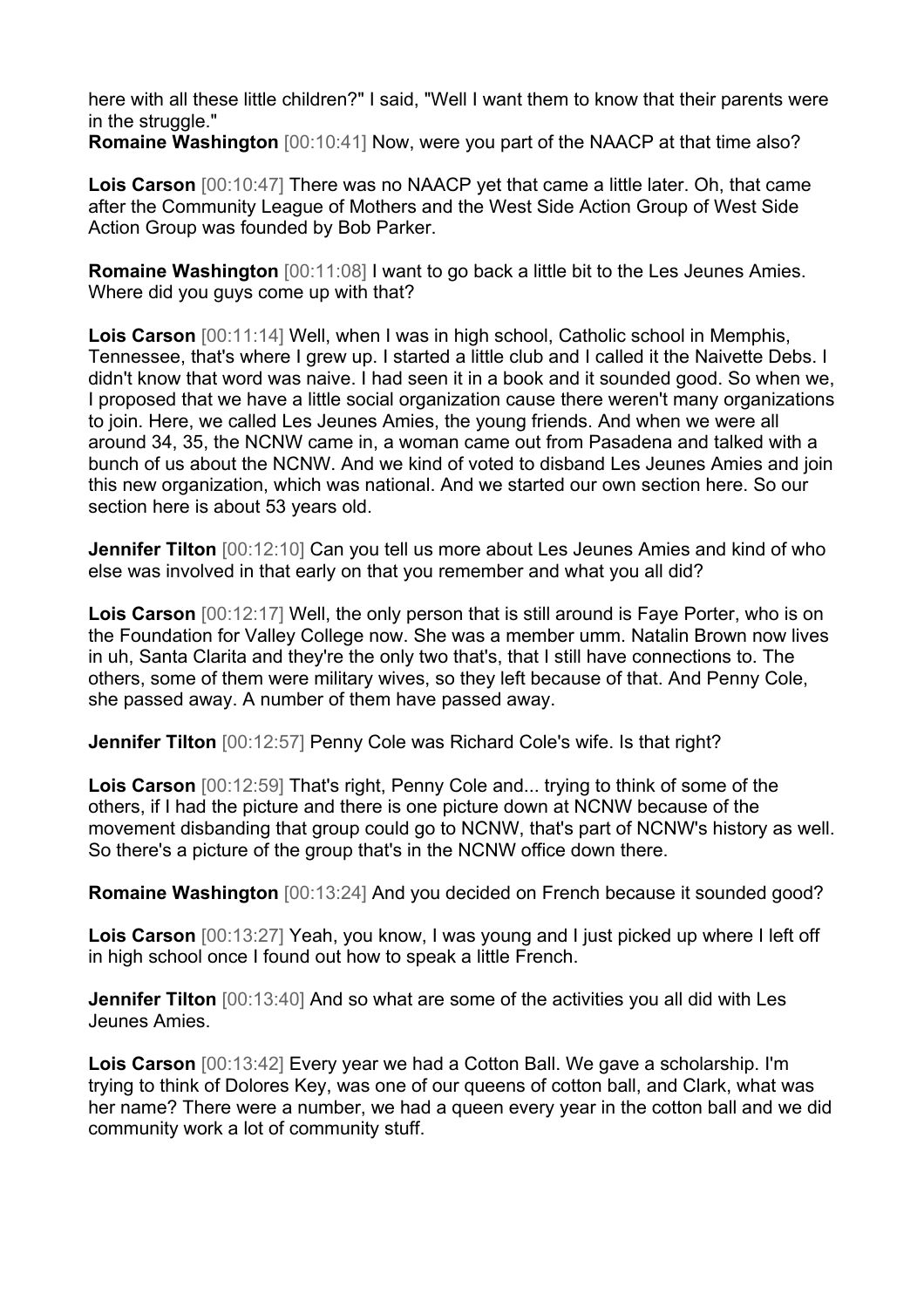**Jennifer Tilton** [00:14:10] So what was a cotton ball like since we can't go back? We weren't there. Can you describe what it was like?

**Lois Carson** [00:14:15] People came dressed up, it was formal. And we had the contests and activities for the girls who ran. And we had to identify a young men who would escort them, similar to a Debutante Ball.

**Romaine Washington** I was gonna say it sounds like a Debutante Ball.

**Lois Carson** People came dressed up. It was formal and we had the contests and activities for the girls who ran. And we had to identify a young man who would escort them in similar to a democratic. But it was, yeah, but we called it the cotton ball. And that that was an idea that came from Memphis. Yeah, yeah. Well, my mother had been involved with something like that.

**Jennifer Tilton** [00:14:43] Yeah. And so you talked about some early other organizations that or people who started to get together to work against the blockbusting and work in the schools. Tell us a little bit more about how you all got together and what organizations kind of came up with you on that.

**Lois Carson** [00:15:00] There was no other organization that joined in the blockbusting activity. They were all people who lived here on the Bench. But there were other organizations at that time, the Gay Anns that was a group of women called themselves the Gay Anns.

**Jennifer Tilton** [00:15:18] Henry Hooks has a beautiful picture of them

**Lois Carson** [00:15:21] That right? Later on, sororities came in. ] Yeah, I'm an AKA, that came in '61 and the Deltas Ann Shirelles was a Delta. I don't remember exactly when they started, but they go back to those, I would say 60s, back to the 60s. There was a time I believe your aunt was a Zeta.

**Romaine Washington** [00:15:54] Oh, I did not.

**Lois Carson** [00:15:55] I believe Mary was a member of the Zetas. I think she and Betty Anderson.

**Romaine Washington** [00:16:00] Yes, I'm yeah. Oh no.

**Lois Carson** [00:16:03] Betty Anderson was a City Council woman.

**Romaine Washington** [00:16:06] Yeah, yeah, it's.

**Lois Carson** Yes, she's still alive.

**Jennifer Tilton** [00:16:15] So lots of questions. You mentioned there were a lot of protests that you remember taking your kids to protests. What are what are some of those early protests you remember?

**Lois Carson** [00:16:28] Mostly against school districts. Um, none of them were about housing. Some of them were protests to be visible so that the majority and the power structure would know that we're here and we're not gonna just be silent, you know, and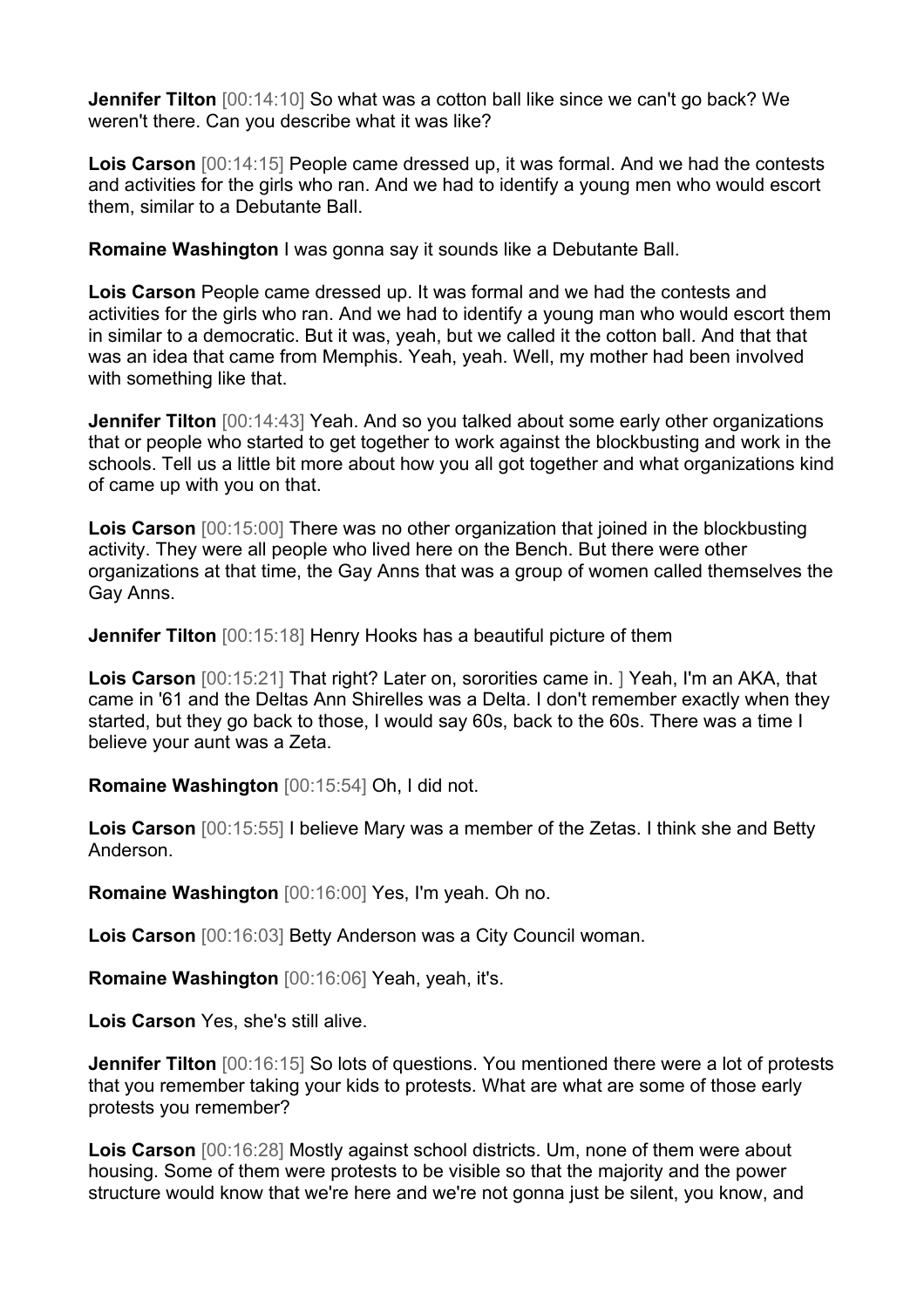they were that kind of protest in union with things that were going on nationally or statewide or if they were going on in Los Angeles. We used to replicate a lot of things out this way.

**Jennifer Tilton** [00:17:00] Do you remember how CORE first developed out here? Because I see that sort of by 1963 or so there's a CORE chapter.

**Lois Carson** [00:17:08] Richard Cole's brother started CORE. My husband might have been a little involved with CORE, but I don't remember a lot about it. I just know that they were there and they definitely were focused on civil rights. That was their only reason for existence.

**Jennifer Tilton** [00:17:29] Yeah, exactly. Yeah, yeah, yeah. Yeah. And so, you know, you talked about some of the school activism on the west side that the Mothers were involved in. What are some of your memories of those?

**Lois Carson** [00:17:40] Now they were involved in housing, in housing segregation, school segregation, any kind of segregation. And they were confrontational. And, you know, my husband was right there with them and we just decided, as I said, I would watch the children because they were so confrontational they could get arrested. And so I did not go to any of those. One of us had to be here.

**Jennifer Tilton** [00:18:08] What did he tell you about some of those protests that he went to at the school board?

**Lois Carson** [00:18:12] Oh, what people would say to them, the name calling and dragging people off when they wouldn't move. And but fortunately, he came close, but they never took him to jail.

**Romaine Washington** [00:18:27] I have a question about Woolworth's. Did anything happen at Woolworth's as far as protest or because I remember Cheryl Brown mentioned that.

**Lois Carson** [00:18:39] Something did, but I can't remember exactly. It seems that there had been an incident that occurred there and I don't remember what it was, but they decided to pickett it. Yeah, yeah. But I don't remember what the incident was. And there was a judge who was very interested in civil rights, he used to be a part of any group that was fighting prejudice and segregation. Judge? Oh, it almost came to me. But he was a very wealthy man, lived out on the north end of San Bernardino. Yeah, it would come it would come to me. But he was very involved with that. So it was nice to have white support. Yeah. And a judge at that.

#### **Romaine Washington** [00:19:29] Yeah, yeah.

**Lois Carson** [00:19:30] And Erna Schuiling and Walt Schuiling and he was a teacher at Valley College. They were both, she was head of the League of Women Voters and that's how I got involved with League. I've been a member of it since. But she and Walt were involved. Oh, Walter actually went down to Mississippi to work in the Mississippi project. Wow. Yeah. And so integrated groups, that's what the judge and Walt and black folk were involved in. And then when the school district decided after all of the protests, they had a vacancy. So they named John Woods to the vacancy thinking that he would do what they wanted. We met at Hardy Brown's house, and we decided we're going to support him and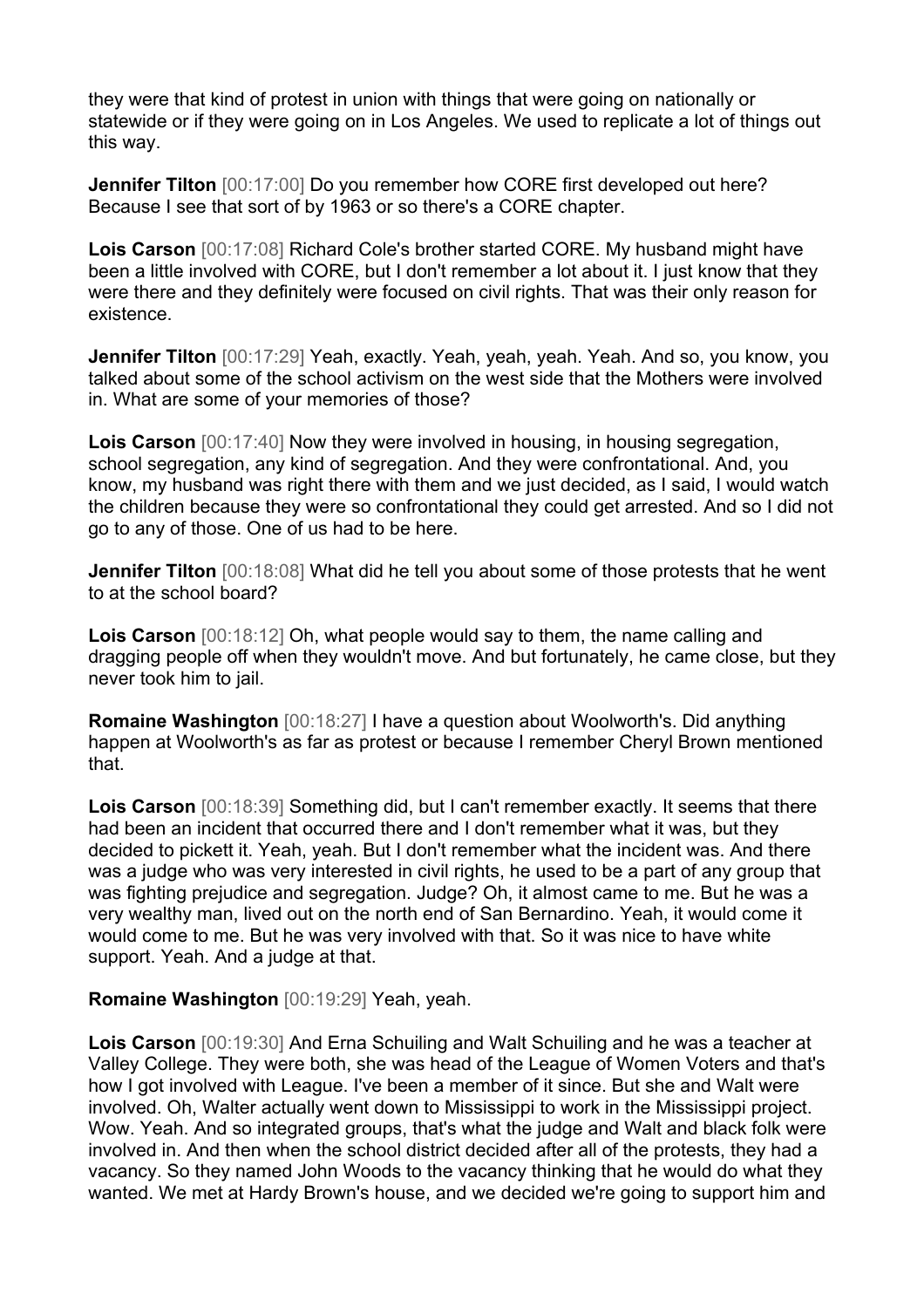we're going to take him back from them and we're going to support him and make him our representative. That's exactly what happened.

**Romaine Washington**  $[00:20:27]$  That that was wise I think that was a good start.

**Lois Carson** [00:20:29] That's the kind of political stuff we delve into all of that. We were always scheming. What can we do in talking about that?

**Romaine Washington** [00:20:40] And talking about that, the presence of the KKK that would pop up periodically..

**Lois Carson** [00:20:45] Founded in Fontana?

**Romaine Washington** [00:20:47] I know. Yeah. Do you have any memories of that?

**Lois Carson** [00:20:50] I never I never had any interaction with. I know they had a house up on, where community hospital is now that house is on the corner of 19th and they used to be there and then it went to the motorcycle group Hells Angels, Hells Angels.

**Jennifer Tilton** [00:21:09] So right there in San Bernardino, the KKK on the house

**Lois Carson** [00:21:12] I don't know if they owned, but they were in that house before the Hells Angels. Yeah, yeah. But there were so many whites, from here from Oklahoma and Texas, they brought all of that with them. And the swimming pool, at that time, there was no pool on the west side. So everybody went to Perris Hill Park and there was always a problem until they built the one on Fifth Street.

**Jennifer Tilton** [00:21:38] Yeah. When did they build the one on Fifth Street?

**Lois Carson** [00:21:42] I don't remember the exact year, but I would say my oldest son was probably about eight or 10 or something like that when they did it from the late 60s. So I would say it was mid 60s somewhere and I'm not sure.

**Jennifer Tilton**  $[00:21:59]$  So what kind of problems would happen up at Perris Hill? Fights or name calling?

**Lois Carson** [00:22:04] Not so much fights, but name calling and just the tension of knowing that something could happen or that they would call your children names. But I always went with my kids, so, you know, keep them safe.

**Jennifer Tilton** [00:22:18] Yeah, yeah, yeah. You wouldn't send them by themselves. And that actually raises a little bit of a question. That pool was first integrated, I understand, in the late 40s, I think, because of Mexican-American mobilization. And I sort of wondered if there were any collaborations between Mexican-American West Side organizers against racism and African-American networks?

**Lois Carson** [00:22:43] Well they never really collaborated, that I can recall for political purposes that I recall until much later. But they were always integrated in the neighborhood because my best friends were, and being Catholic, they were a lot of them in my church. But on 16th Street, I had all Mexican neighbors on both sides across the street and I taught them how to make sweet potato pie. They let me make tamales and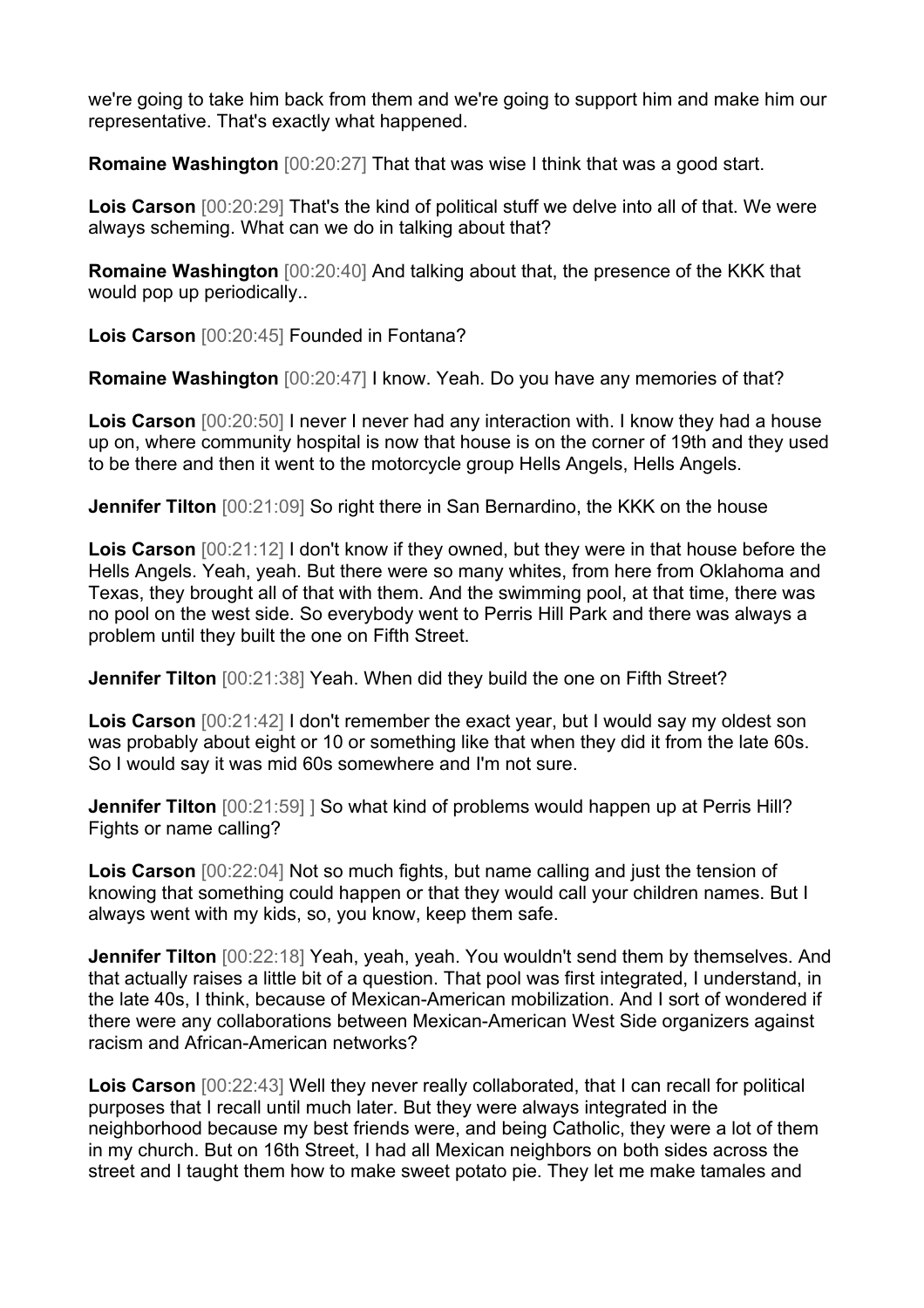somebody visited from Mexico and wanted the recipe for the sweet potato pie. And it was just a lot of fun. And I learned to make enchiladas.

**Jennifer Tilton**  $[00:23:26]$  But in terms of like the political networks they weren't.

**Lois Carson** [00:23:29] Not at that point. At that point, they were not as awake as we were. That came later, later when they saw the success we were having in achieving goals. And they did work closely, but not to the extent that they were working together in another places. And we supported the Cesar Chavez movement and all of that because it was in our interest to work together.

**Jennifer Tilton** [00:23:53] Absolutely. Yeah. Can you share any other memories of someone like Francis Grice or Valerie Pope or Bonnie right? Bonnie Johnson?

**Lois Carson** [00:24:02] Bonnie Johnson was one of the League of Mothers.

**Jennifer Tilton** [00:24:04] So the League of Mothers, they're all gone. So we are sort of hoping that you could share stories.

**Lois Carson** [00:24:09] Yeah, there was some tension because Frances particularly did not like college bred women. She felt very intimidated. And I tried to be a bridge for her to work with the women. But she hated the idea of working with women who had college degrees. Valerie not so much. And Bonnie had a business, so she did not feel, and she had grown up here. So she was different. But Frances was clearly the leader and where what she objected to made others object. And I had a meeting here at my house to bring some of these college educated women together with Francis and some of her ladies. And it began to break down at that point. Yeah, that was her own personal nemesis. And it wasn't anything that anybody had done to her.

**Jennifer Tilton** [00:25:08] Yeah, yeah. And what about art Townsend? What do you remember about him?

**Lois Carson** [00:25:14] I wrote for Art Townsends first paper, the precinct reporter, and in my column was Carson's candor. He wanted me to write about social stuff. I wanted to write about civic stuff. And eventually that's what I did. And I actually got a letter from Allen, Congressman Allen, what was his name from San Francisco. I can't remember right now, but in anyway, that showed Art Townsend that I was on the right track. But I wrote for them for a long time and until I got elected to the College Board and because I wanted the College Board to do business with the paper, I stopped writing for the paper. I didn't want any conflict of interest discussion.

**Jennifer Tilton** [00:26:07] So what was our Townsend like as a man, as a leader in the community?

**Lois Carson** [00:26:13] He was. Male dominance was, I would say, was part of his character. He always was pretty reasonable with me and he told me what he wanted and I told him what I wanted. And I won. And he was, Respected by some people, but others not so much. And a lot of that had to do with I knew his first wife and he had two wives and two sets of children, two boys and a girl in both of them, Brian and Mary. I mean, his his daughter, Yolanda and Michael on one side, Roslyn and Gregory and the other boys on the other side. And Mitzi, his first wife was was my neighbor and my friend. Yeah. But all of that took care of itself all the time, you know.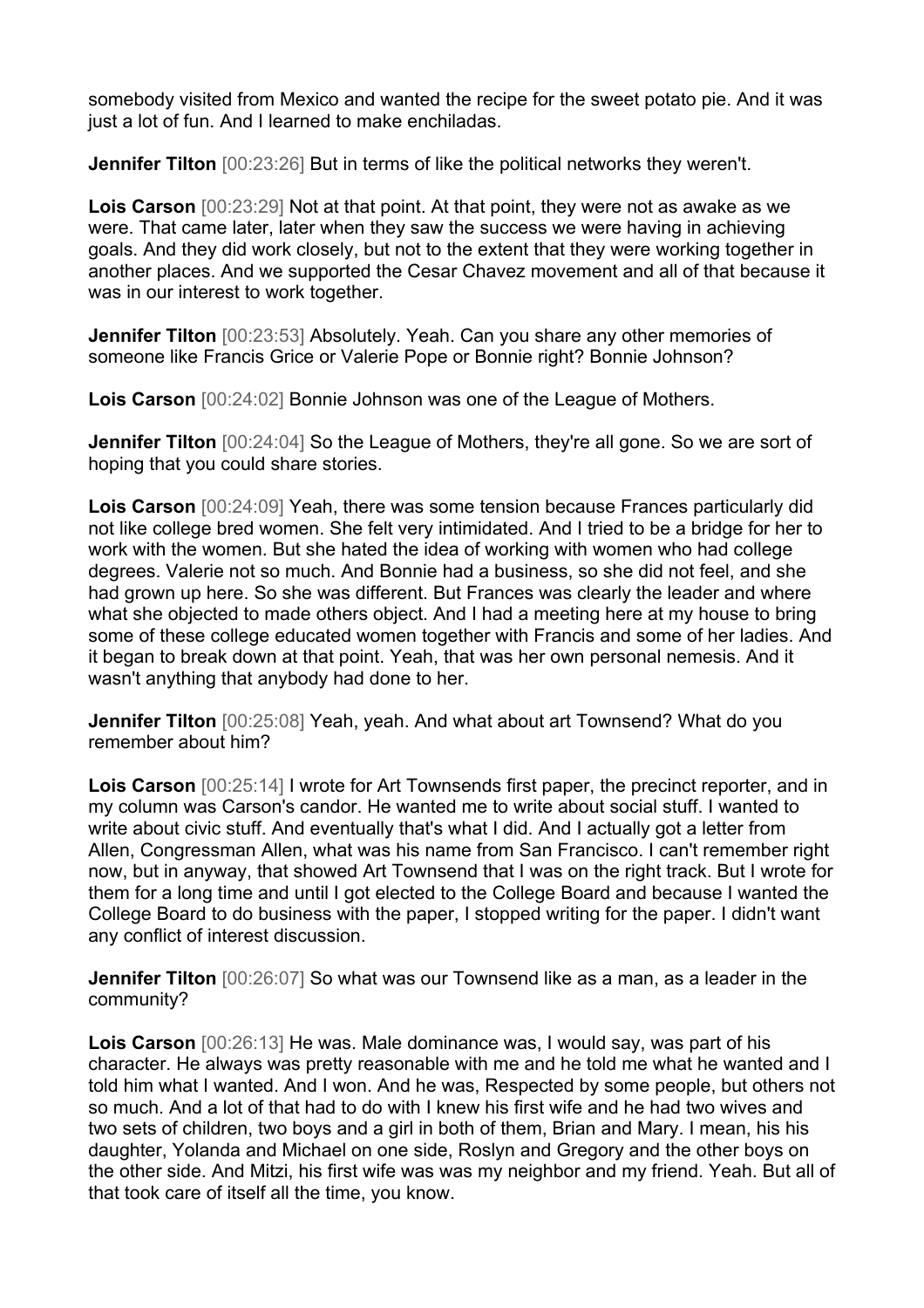**Jennifer Tilton** [00:27:20] So why? What were some, besides the marriage.

**Lois Carson** [00:27:23] When he ran against Norris Gregory that showed what side people were on. Right. I did not necessarily choose a side, but I could see he was not going to win against Norris because there was something in the community. And I think it had to do with the two wives. That kind of defeated him. But otherwise, he did a lot of good stuff in the community. I remember he urged my husband and me to buy some property in Perris. Blacks were buying property in Perris at that time, but with six children, we didn't think we had enough money to do that. I wish I had now, but that's the kind of relationship that we had.

**Jennifer Tilton** [00:28:11] Yeah. You mentioned the sort of male dominated. What were the sort of gender relations in local politics like? Is that one of the reasons you just kind of started NCNW?

**Lois Carson** [00:28:23] Oh, I ran into that a lot because I was always pushing the envelope when I decided to run for the college board. I went to talk to the West Side Action Group and they said, Well, Mrs. Carson, it should be a man running. I said, Well, where is he? I'm here and there is no man. And they finally turned around, but they were not happy with me running.

And the reason I did it, my son was a student out there and they wanted to start a tutorial program and I helped them with that. And one of the guys was a popular football player. So they came and we started...and I helped him start the tutorial program. Then they came to me with another problem, there was a chemistry professor, black professor, who they didn't want to grant tenure to because he would have become the first black in that department. They wanted to know what they could do. I said, well, let's go look at the state regulations and see if they did everything according to (??) and they hadn't. So I told them to urge him to have asked for an open hearing at the board meeting, and he won because they had not followed the right rules and protocol. And from that, when I read in the paper that they were seeking candidates, I decided "I'm going to run for that." And I didn't even tell my husband, I just went down and signed up. And the first time there were about 13 candidates. I came in behind the man that got the seat and I thought, gee, if I did that well, now, a black woman, if I work hard enough, I can get that. So for the next round, I studied the state's master plan for higher education. I had answers to questions they didn't even ask, and people were so impressed with my knowledge. I got elected and I was the first black male or female to go on the board and serve twenty four years.

#### **Jennifer Tilton** [00:30:40] Long time.

**Lois Carson** [00:30:41] Yeah, they tried to do a lot of good stuff. Got them to establish an affirmative action committee, fought the nursing program, which didn't want to take any blacks in. And they had a spot where they try to kill off a lot of students. At that point, if they made it to another point, they had some more strategies there. So we were able to break all of that down. And I had nurses come to the board meeting black and white, supporting each other. And from there, they had to change some of the policies. They still had some problems, but broke that down, and the affirmative action committee came as a result of that fight.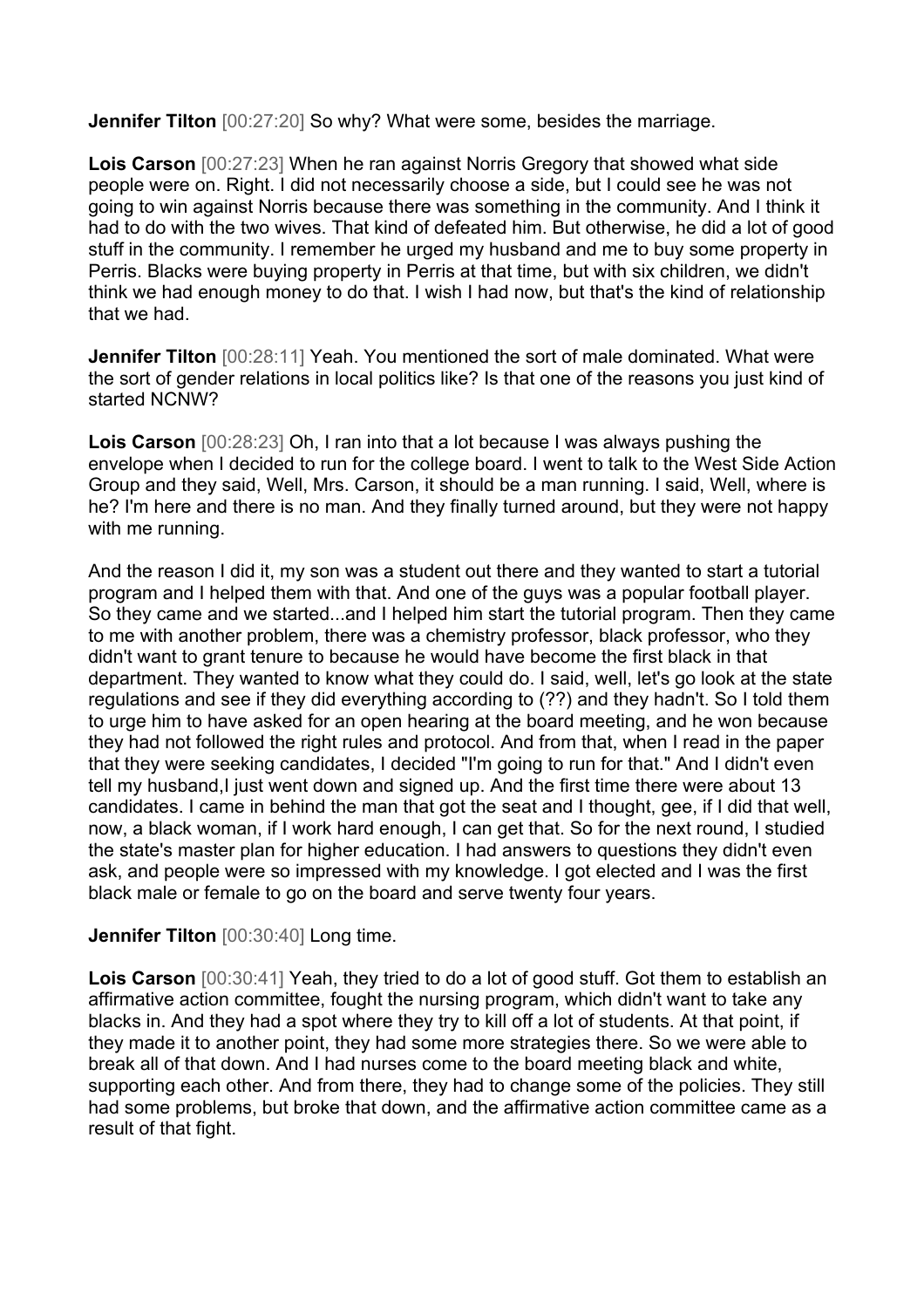**Romaine Washington** [00:31:22] I have question, the sorority as far as you know, you being involved in the fight, did they help support and NCNW help support you in what you were?

**Lois Carson** [00:31:35] Yeah, a lot of the women were in the same things. Yeah, they didn't do it if they were partisan efforts. Both organizations couldn't do it if they were partisan, but if they were nonpartisan efforts, they could and they could as individual women, just don't use the name of the organization.

**Jennifer Tilton** [00:31:54] Um, so you...I'm kind of shifting gears a little bit, but you worked at Norton for a while.

**Lois Carson** [00:32:00] Well, that's a job that that's the job to transfer me.

**Jennifer Tilton** [00:32:03] Right in the beginning. So in the 50s, what was what was kind of racial dynamics at Norton like in terms of discrimination? Did you have to fight to overcome barriers there?

**Lois Carson** [00:32:12] Yes, remember we were...they were not only transferring the people, but they were transferring the operation. This was the IBM machines that they used punch cards for and all of that. So we were trained at Wright Patterson. We were told to go out there and train others at these other places. So I come to Norton. I'm 21 years old and I have three people working under me who are way older than me. One woman was over 40. A big, red haired, Viking looking man was in his 30s. And I was the boss because I was training then. That was not easy, but I... I won them over. Yeah, little story, one of them. I used to take my Jet and Ebony magazines to work with me to read. They'd grab them before I could. This one... She read in there that a woman in Memphis, Tennessee, when the city told her she had to put in showers in her apartment, she said black folks didn't take showers. So this young white lady, that works for me, they say, "Is that right, Lois? Black people don't take showers?" I said, "Oh, yeah, we just lick ourselves like cats." And after that, she knew she had done something. But, yeah, I ran into and I quit when I got pregnant with my third child, I decided to come home and be at home for a while.

**Jennifer Tilton** [00:33:46] Mm-Hmm. How do you think Norton sort of shaped the development of the black community here in San Bernardino over the years?

**Lois Carson** [00:33:54] Well, a lot of black people had jobs there. And my husband, when he came home from the Korean War, he got a job there. He was a purchaser, ended up being a purchaser, he worked his way up to that and it was good. And when they closed down, it hit the black community disproportionately. Yeah. John Hobbs was an airman in the Air Force. He became a city councilman when I first came here. And when he got out, that's when he started his civilian work. But he was one of the blacks that I remember from those early days. And Harry Rheubottom worked out there as well.

## **Romaine Washington** [00:34:35] Mm hmm.

**Lois Carson** [00:34:36] So those are the only two blacks that I recall from where I was working. And I came in fifty two. I quit in fifty five to come home and kind of take care of kids. But Norton definitely had an influence. And as I said, we invited the wives of Air Force personnel to join Les Jeunes Amies and NCNW so that they would have something to belong to away from home. And today, General Stacy Harris, who is...a...was an Air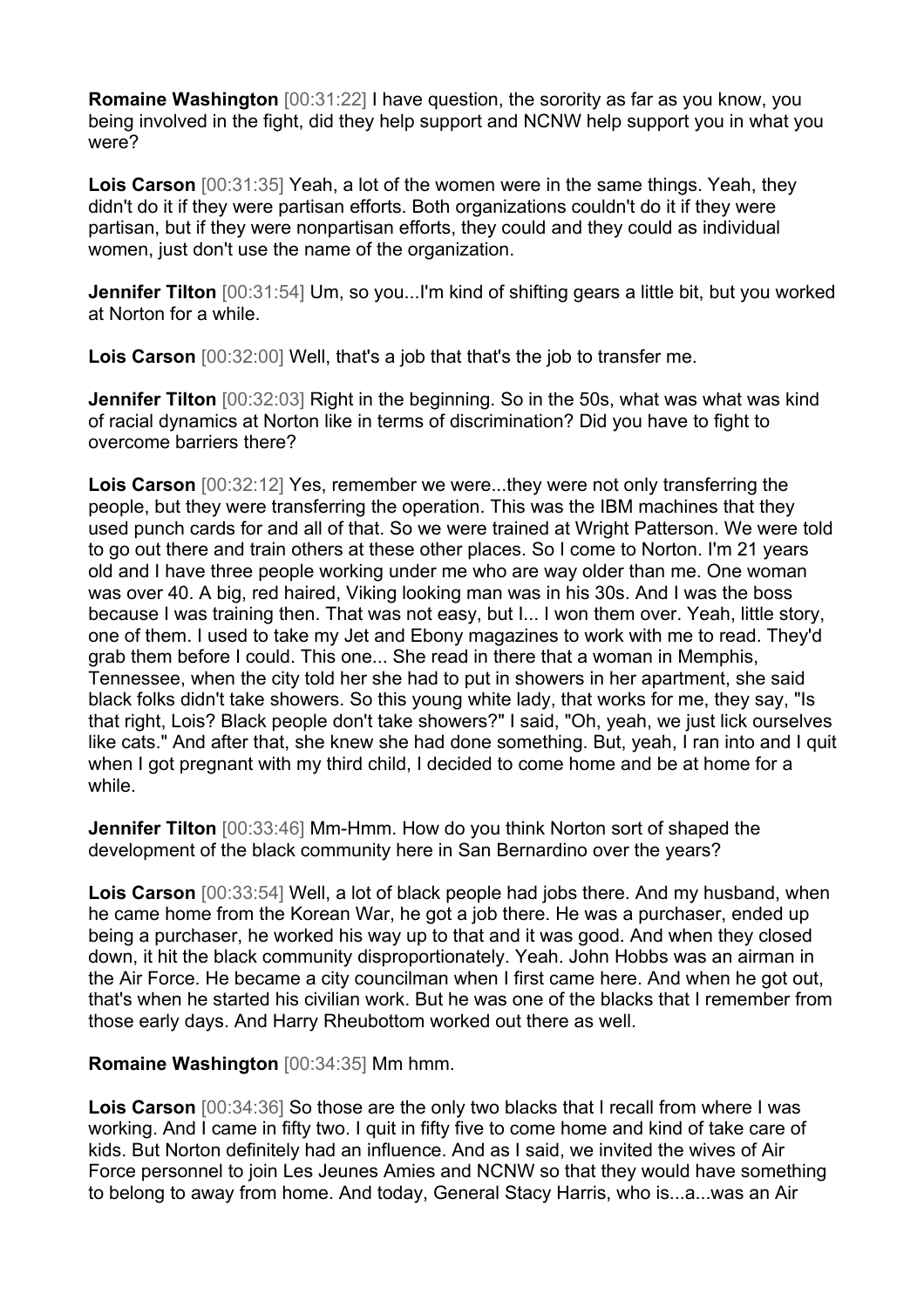Force pilot for United Airlines, asked by George Bush to fly Air Force One. But and now she's the first black woman to be appointed to the board of directors of Boeing. She was stationed out here and a member of our...yeah...I invited her to join and she joined. But at that time, she was a lieutenant and worked under the Marion Black. You know, give her to Marion Black.

**Romaine Washington** [00:35:42] Oh yeah.

**Lois Carson** [00:35:43] You know, you've heard of Marion Black? Yeah. Yeah, yeah, yeah.

**Jennifer Tilton** [00:35:47] And when were there events out there, like did Jeunes Amies hold events at the officer's?

**Lois Carson** [00:35:52] We used to use the NCO club for a number of things. A couple of times we use the officer's club for things because there were a couple of black officers out there by this time. And I'm trying to think of the one who was so well known black officer he was. He was here at Norton for a while.

**Romaine Washington** [00:36:13] I know my dad was an officer. Mac Lawrence Carter. But I don't think.

**Lois Carson** [00:36:20] Yeah. No, I don't remember him because it

**Romaine Washington** [00:36:22] was early 60s.

**Lois Carson** [00:36:23] But General Green was.., No, Colonel Green; He was very active in community. And if you ever see any history of black officers in the military, this guy I can't think of is in there. He was at Norton for a long time.

**Romaine Washington** [00:36:45] Mm hmm.

**Jennifer Tilton** [00:36:49] And do you think it affected black politics in any way in the city, the connection to Norton? I sort of ask because some people have mentioned sort of that people who were in the military felt like they couldn't be involved in politics. Some other people have mentioned maybe Hardy Brown mentioned something about how the kind of red scare played out locally. So I just wondered if you had any insight.

**Lois Carson**  $[00:37:10]$  I think a lot of the military didn't get involved in politics because they knew they'd be leaving soon or it wasn't a priority. But Colonel Green was involved in community stuff, not so much the politics, because that could affect his status as an officer, but is very involved in your community. And they were very involved in social life of the community as well.

**Jennifer Tilton** [00:37:36] Yeah, yeah. Um I wonder, now your kids didn't go to public school, but do you remember the kind of, you know, in the moment of the community mothers organizing there was the sort of high point of the Freedom Schools being created. Do you remember anything about that moment when the freedom schools were happening and any memories of that?

**Lois Carson** [00:37:55] I don't think we had one here. I remember they were in other place, but we never got that far here.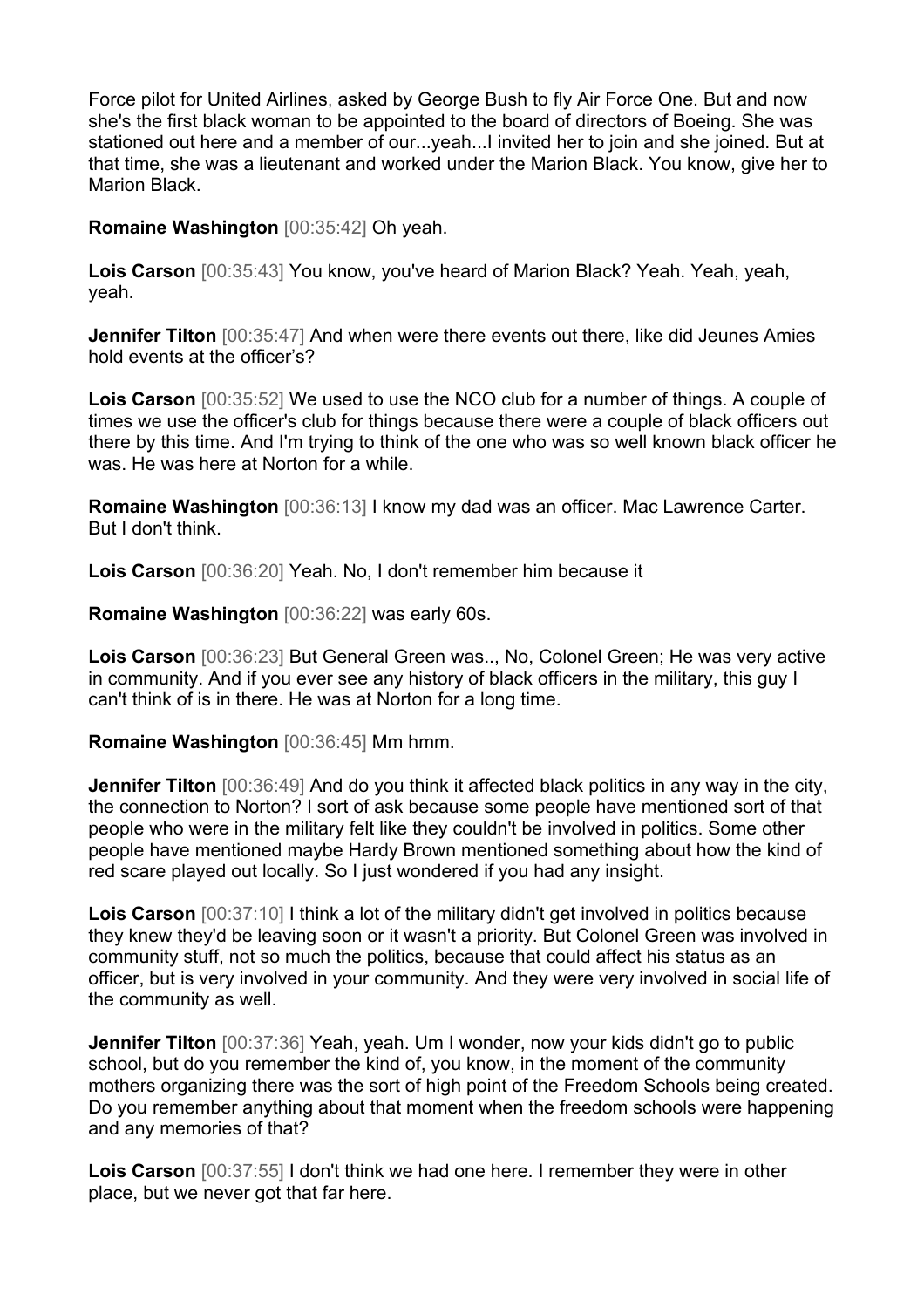**Jennifer Tilton** [00:38:01] Yeah, I think I think there were. I can't remember, maybe sixty five in San Bernardino. There were some freedom schools. There was like a boycott of the schools. It may not have affected you because your kids weren't in the public school so much.

**Lois Carson** [00:38:11] Early on. They were. But we.... I always believed in public education because I knew that.... That was a promise of America from the Constitution, that because democracy required an educated electorate, education was going to be a priority. And so I believe that that made a lot of sense. And even though I was and I went to private school, I had my kids and I always supported public education. And I think it's threatened today. I really do. But I can't recall, if it was it was a small operation and it didn't last long.

**Jennifer Tilton** [00:38:52] Yeah, I had a question a little bit about your husband that you might know the story. Francis Grace mentioned this organization called the Deacons, which kind of then that he was a part of. I think not a big organization, a little group.

**Lois Carson** [00:39:06] Now my husband was active with the Westside Action Group. But I don't remember the Deacons...

**Jennifer Tilton** [00:39:11] Deacons or the FBI, they called themselves or the... The Black Fathers Incorporated.

**Lois Carson** [00:39:16] Well, the Black Fathers preceded the Westside Action group. Yeah mhm, Bob Parker organized both, and they transition from one to the other.

**Jennifer Tilton** [00:39:28] I see.

**Lois Carson** [00:39:29] My husband joined when they were the black fathers.

**Jennifer Tilton** [00:39:32] Do you remember anything about kind of what the black father's group did.

**Lois Carson** [00:39:35] The same thing, kinds of things that the Westside action group did. It was mostly for... To fight discrimination and political purposes and trying to get people in key positions because there was absolutely no power in the black community.

**Jennifer Tilton** [00:39:53] Yeah, And sort of in that kind of effort to build more power. Do you remember any of the other big fights we've talked a little bit about education?

**Lois Carson** [00:39:59] Well, when the poverty program came into town, there was a lot of... Because it was like this is power, because it required them to have low income people involved. They had to go to black communities to do assessments. And it was like, we want this by the bushel barrelful, this is power. And they would go to the meetings and the meetings would last till one in the morning fighting back and forth. And Ayala, Senator Ayala decided, after the federal government allowed cities and counties jurisdiction to take over community action agencies, if they were in trouble, Ayala jumped at that and made it up...made it a part of the county. At that time I used to go to those meetings and they were wild and wooly. And I never thought at that time that I would end up working in that field because I thought, I don't want to have anything to do with this, but it was part of the body politic. So I would go to the meeting and I remember this woman, Ms. Turner. She took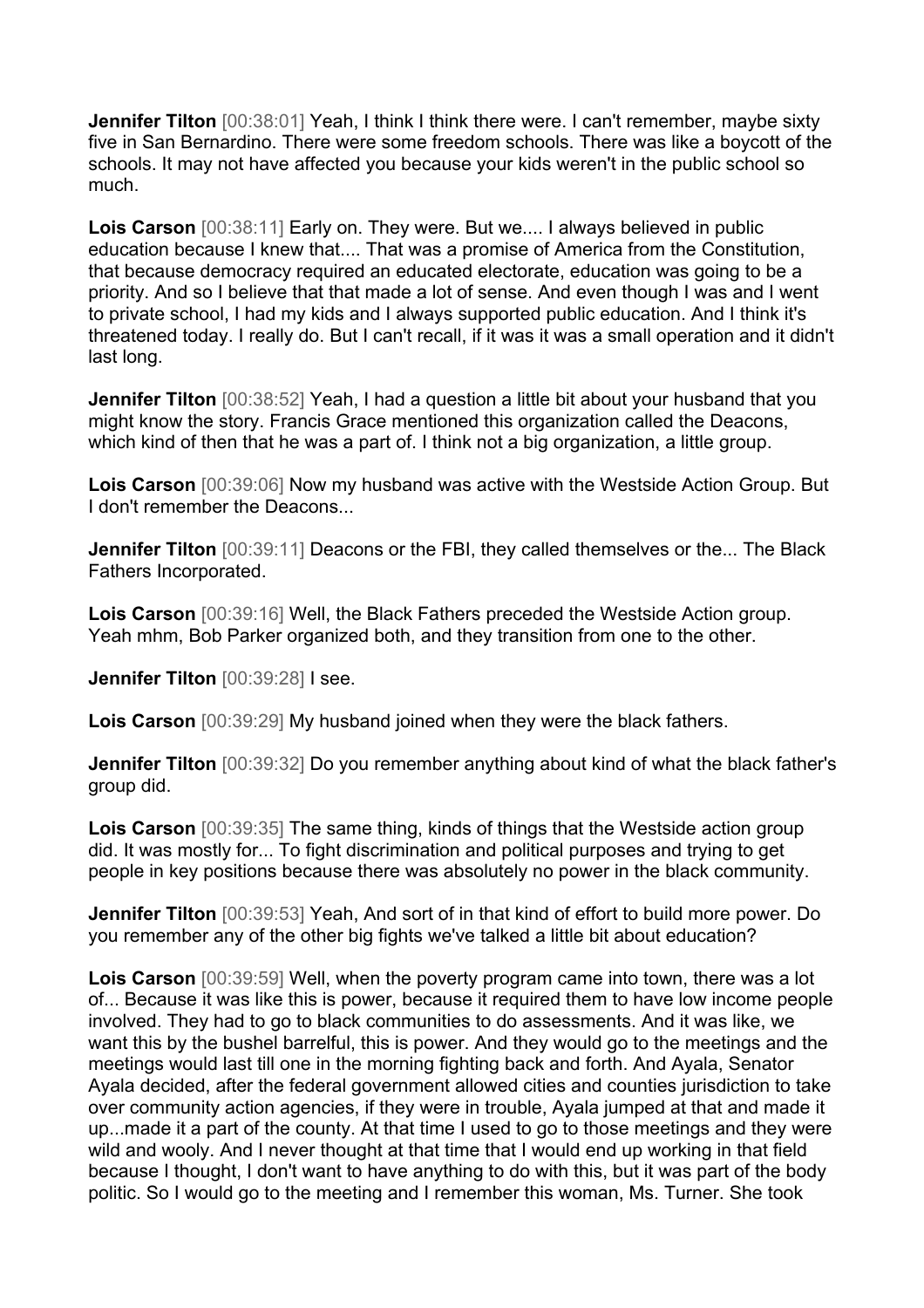over the desk of the executive director and wouldn't move. They had to come and physically move her from there.

**Jennifer Tilton** [00:41:27] Was she from Fontana?

**Lois Carson** [00:41:30] Not that she was from the Moscoy area. I think, OK, now you're thinking of Jesse Turner. Turner, this is another woman.

**Jennifer Tilton** [00:41:39] OK.

**Lois Carson** [00:41:41] I was trying to.... And the guy who was director, he left and went to Seattle, became director of some kind of federal program up there. And his wife was one of the founders of the Links, the Links here.

**Jennifer Tilton** [00:41:59] Yeah, yeah. So what were some of those fights about sort of in those early years when you were going to the CAP meetings in San Bernardino?

**Lois Carson** [00:42:07] Over what kind of programs they would have and just actually it came down to who's got more power and it kind of became a little unreasonable. But what the county did was even worse than what these groups who were learning how to compromise, how to lead programs, how to be community about programs. And I was working at UCR when a woman asked me to apply for a job with community action. And I said, " the Poverty program?" Actually Upward Bound was part of the poverty program. I didn't realize that until I got into it. But this woman asked me to apply and I said, well, I'd have to think about that because I'm thinking about those meetings. But I did go and I met with the director. I applied and I said, well, I'm going to Hawaii, so I'll have to see you when I get back, you know? And he waited and hired me. And that's how I got into it. And I spent three years here at San Bernardino. And then I went to Riverside 30 years earlier. over what kind of programs they would have? And just actually it came down to who's got more power and it kind of became a little unreasonable. But what the county did was even worse than what these groups who were learning how to compromise, how to lead programs, how to be community about programs. And I was working at UCR when a woman asked me to apply for a job with community action. And I said the poverty program actually upward bound was part of the poverty program. I didn't realize that until I got into it. But this woman asked me to apply. And I said, Well, I'd have to think about that because I'm thinking about those meetings. But I did go and I met with the director. I applied and I said, Well, I'm going to Hawaii, so I'll have to see you when I get back, you know? And he waited and hired me. And that's how I got into it. And I spent three years here at San Bernardino and then I went to Riverside. Thirty years

**Romaine Washington** [00:43:24] there. Yeah. So you said Upward Bound was part of it. What do you remember? What other?

**Lois Carson** [00:43:30] Oh yeah. Job Corps, OK. Community Health Clinics. Head start

**Romaine Washington** [00:43:36] Yes.

**Lois Carson** [00:43:37] Oh, there were a whole bunch of like a suite of programs that covered every aspect of American life that were part of the poverty program. It was called the Economic Opportunity Act. At that time.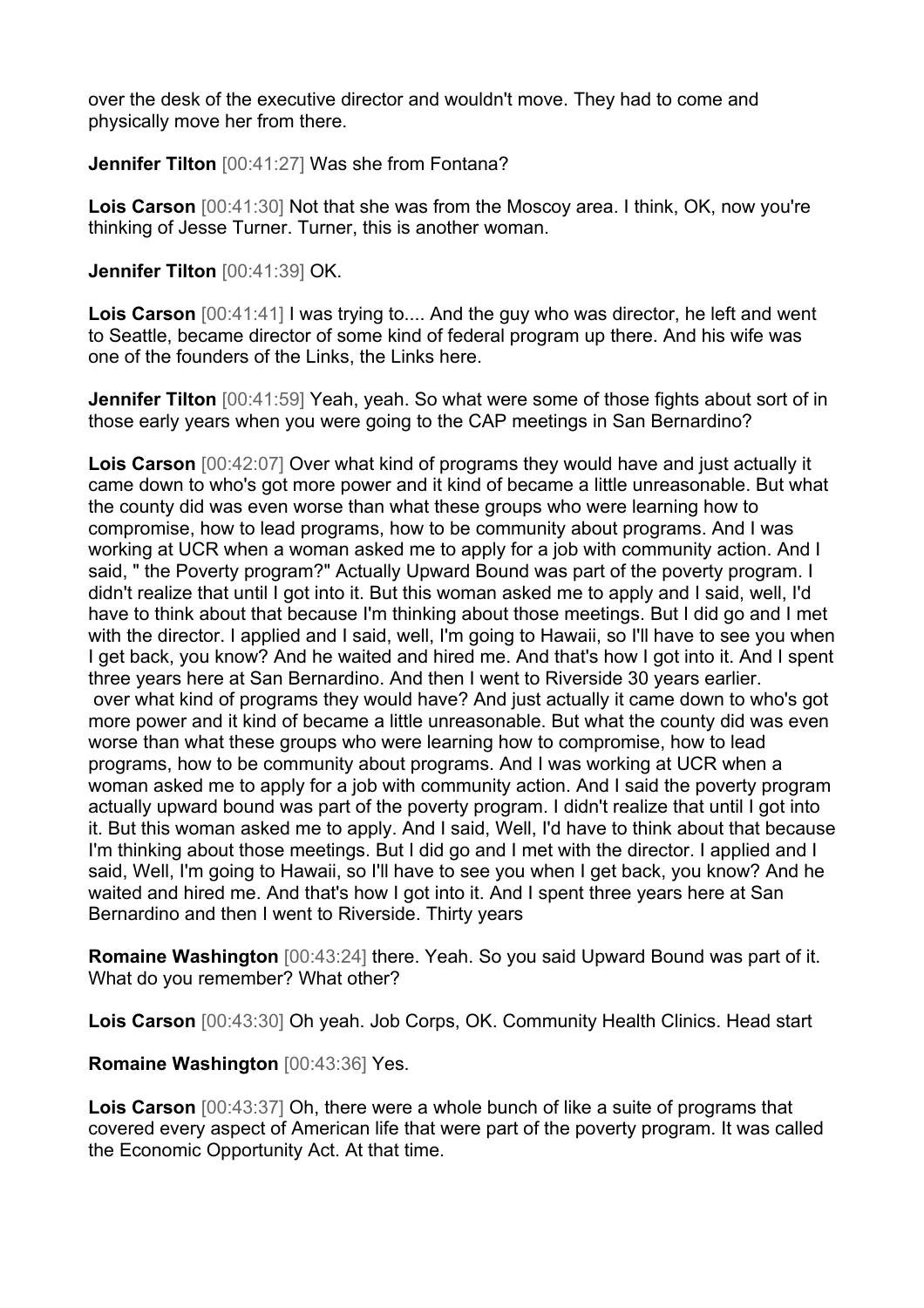**Jennifer Tilton** [00:43:53] And what are some of the early programs and organizations that were involved here in San Bernardino?

**Lois Carson** [00:43:57] And there's still a lot of them involved. Job Corps still here. Head Start is still here. Community Health Clinic, the only one of the survivors down on Valley Boulevard in Bloomington. Community Health Clinic, the only one that survives is down on Valley Boulevard in Bloomington, Community Health Clinic.

**Jennifer Tilton** [00:44:15] Oh, and so did the CAP helped start all those different programs here locally?

**Lois Carson** [00:44:19] Yes. And in San Bernardino, when Ayala took over the CAP, they moved Head Start out and it became a separate deal.

**Romaine Washington** [00:44:30] Mm hmm. Why did they decide to do? I'm sorry.

**Lois Carson** [00:44:34] I think they wanted to give it to the schools, but the community thought that because schools weren't doing a good job with the kids, they had. So why start early at age 5? And so they made it a separate organization, but they took it from the gap.

**Jennifer Tilton** [00:44:53] But why did he... Maybe tell us a little bit more about why he wanted to take it over and have it run by the county instead of run by the community?

**Lois Carson** [00:45:01] Because of the money. They wanted all the money to come. And it was always about the money. It wasn't about the program it was mostly about the money. And even in Riverside, that's the one thing I had to fight a lot, because when I first went there, they wanted to take the first funding that... I was the first director there, and they wanted to take that and buy computers for the county. And I said... I threw the book at him. I said, "you can't do this". And I called San Bernardino and said, "I might be coming back because they may fire me after this." But they didn't. They. they listen to the rules and didn't do that.

**Jennifer Tilton** [00:45:37] That is not a poverty program.

**Lois Carson** [00:45:40] No, this money is supposed to go to poor people in the community. Yeah, but it was a lot of things that I had to. But I always use the regulation; chapter and verse to fight. And I remember McCandless, who was Al McCandless from the desert, who was chairman of the board. He said, I don't like this program it's pork barrel boondoggle. And his jaw just shook because I think it's a more bad thing to say. I said sir, I'm going to change your mind. Well It has ended up he went to Congress and became one of our biggest supporters there. But you had to do things right and according to the rules. And once you lay the rules on them. I mean, these are the people there, educated people, they know when I would tell them gently and it was not, you know, boorish, they listen. And I would do something to prove that I could do this job.

**Jennifer Tilton** [00:46:48] In some of the CAPS in other cities and counties that I know of, a lot of sort of civil rights activism would come out of the CAPs.

**Lois Carson** [00:46:56] Oh, yes. Civil Rights Movement was a twin of legislation, along with the EOA, The Economic Opportunity Act, and the Civil Rights Act were twin actions under Lyndon Baines Johnson. So it's definitely tied to the civil rights side said you do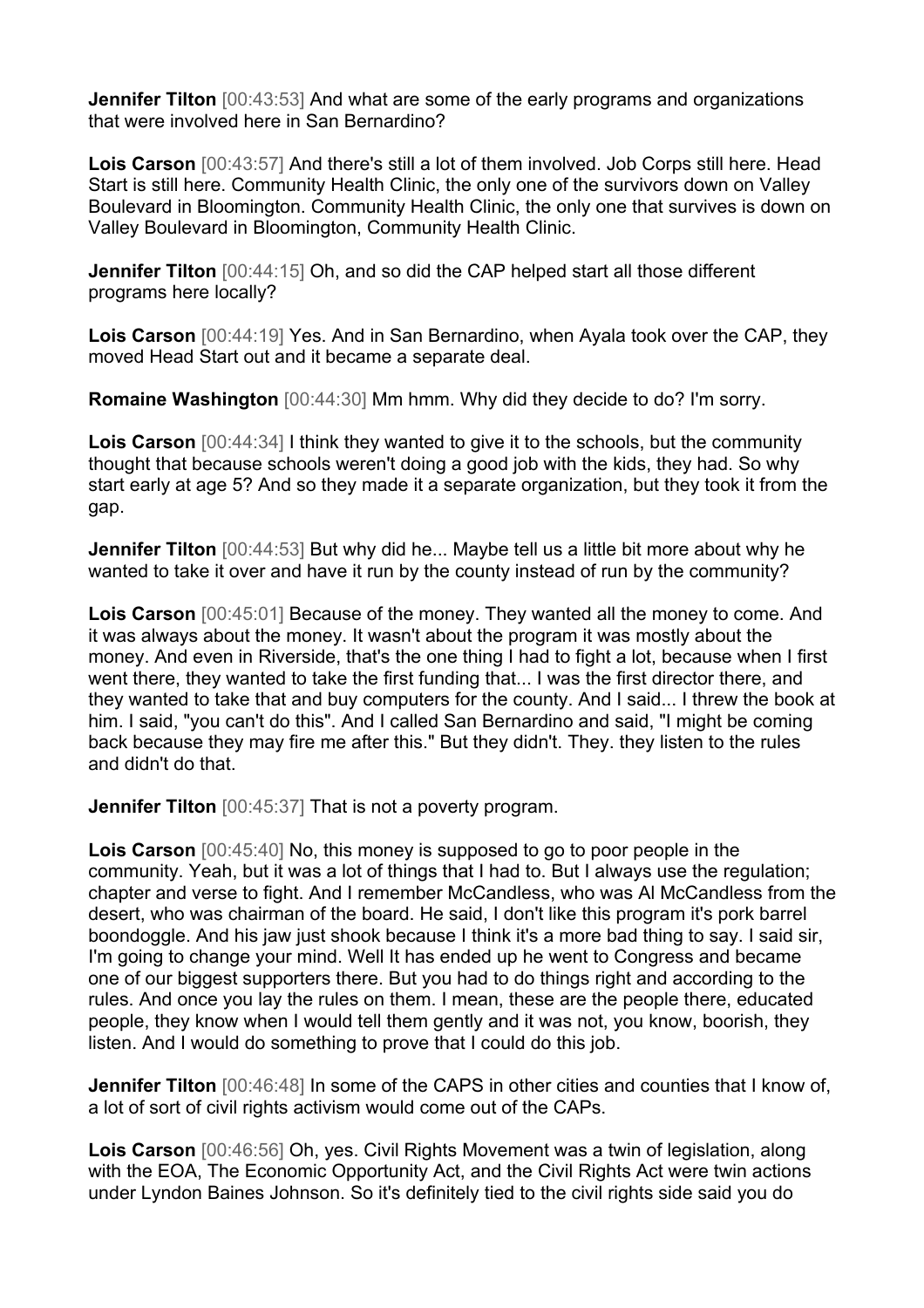advocacy. Some people thought that advocacy was politicking, but there's a difference. And advocacy wasn't in the law itself.

**Jennifer Tilton**  $[00:47:24]$  And so in in those early days, both in Riverside and San Bernardino, what were some of the local advocacy groups that kind of came out of that, you know, mix out of those giant meetings where people were fighting for power? Do you remember any of that kind of, were there any local groups that sort of came out of that group?

**Lois Carson** [00:47:44] In San Bernardino there weren't a lot who.. there were individuals who were involved with community action and civil rights, but I don't remember any organization. Well, I guess the black fathers and WAG. But I can tell you, NCNW did not come from that perspective. The sororities and fraternities, no. But in Riverside, there were a few who well, NAACP, by this time it had come into existence. So they were always about that. But in Riverside, they had groups and people and this guy got elected to the city council in Riverside, his son is now an attorney with Best Best and Kreger. I'm having a hard time with with names, but when they come to me, I'll write them down for you so I can get back to you. But Riverside was a little bit, we were more active over here, but Riverside was a little bit more organized over there, right? Yeah. So fair housing came about as a result of community action. I read the regulations for the Community Development Block Grant (CDBG) and it said wherever you had federal funds coming in, you had to have a fair housing council. Riverside County didn't have one. So I took it to the Board of Supervisors because I wanted the public to hear me say this. And I said to the board here, the regs, it says we should have a fair housing council. And Community Action is proposing that you let us run a fair housing council. Well the guy from CDBG, he didn't like that, and he was determined that if we got to do that, you're not going to get it. So they put it with the housing authority didn't work out there. So they made it a separate, complete organization. And Rose Mays's director of it over there now. But that came about as a result of community action, advocating for it.

**Jennifer Tilton** [00:50:01] And as a result of you reading the regulations carefully.

**Lois Carson** [00:50:05] And this is what you supposed to do!

**Jennifer Tilton** [00:50:08] How did you see sort of CAP change over the years that you worked in it both in Riverside, but also you probably observed-

**Lois Carson** [00:50:14] It became more professional and less grassroots because I tell you, and those people did a great job. They had no training, some were not even, well they weren't highly educated because they were very grassroots people. But they could see that there was a promise in this program somehow and so today you got more MBAs and folks like that. And we have our internal training program to bring people up through the ranks. You may start down here, but we got a pathway for you to go up because we still have a requirement to hire the poor wherever we can. And a lot of agencies weren't doing that. But in Riverside, we tried to do that. But that's how I see the difference. And the energy program that you see today, weatherization and all of those kinds of things, that came out of CAP. Those were ideas that CAP proposed when they found that the Northeast people were choosing heating over eating and they didn't have enough money to do both. That's why we came up with the program to weatherize homes. So there are a lot of programs that today exist because of community action actually.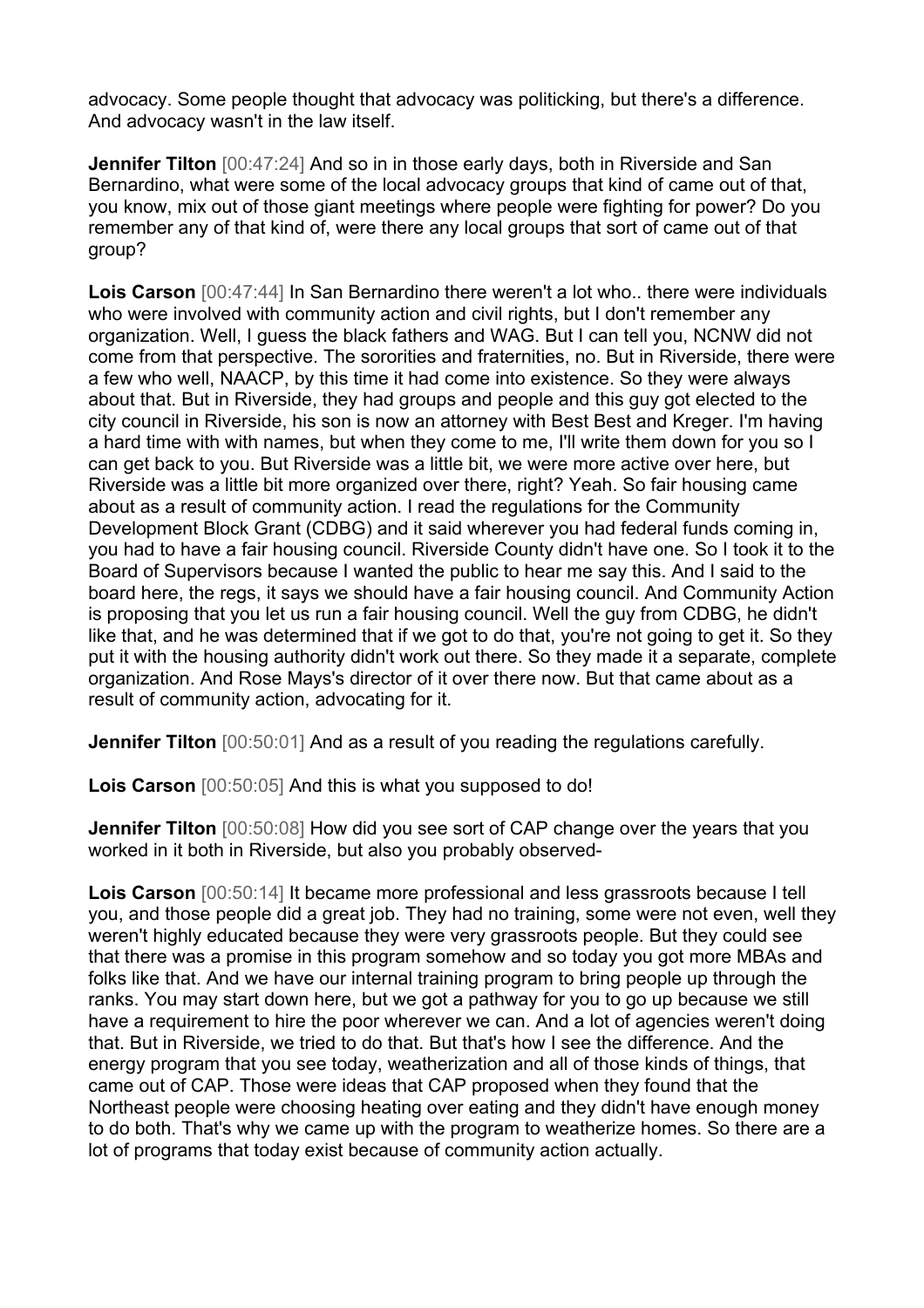**Romaine Washington** [00:51:39] Oh. Well, I was going to ask about, gosh, this is so fascinating. All of the building up and everything that happened. And then Norton closed down and

**Lois Carson** [00:51:52] And March partially closed down. Both of them have an adverse effect on the black community.

**Romaine Washington** [00:51:58] And I was wondering if you could talk a little bit about that. My heart breaks when I think about that because the effect was so drastic.

**Lois Carson** [00:52:10] Well, back in Washington, they decided to downsize the military throughout the country. They looked around the country. And saw which ones would be less traumatic. Well, no, I didn't put it that way. Which one would encounter less opposition? Because there were certain states and jurisdictions, that they weren't going to touch anything because it was so powerful. So they went looking for the vulnerable areas where they could shut down things without encountering a lot of opposition. That's why March is still around. But I would say, 50 percent reduced, right? Norton was closed entirely. Because there werent as much- there was power here, but for some reason, I think it was different than in Riverside because San Bernardino has always been more political than Riverside but it didn't seem to work the same way. And having worked for Riverside County and living in this county, I was able to kind of compare the way things worked in the two counties because they used to never speak to each other. I mean, they did. Riverside thought they were much more sophisticated and high brow and these were just mud on the boots kind of people.

**Jennifer Tilton** [00:53:37] Well, there are a lot of big changes, economic changes, physical changes in the city of San Bernardino, particularly over the years. I wonder how you saw things like the building of the freeways and the redevelopment of the city affecting the community?

**Lois Carson** [00:53:53] Oh, that was definitely tied to discrimination.

**Jennifer Tilton** [00:53:55] Yeah. Tell me.

**Lois Carson** [00:53:56] That freeway cut the west side off from the rest of the city. And I can remember when they put the freeway in it, there was a lot of protest about that and it really affected the West Side economically. [Tape Paused for interruption]

**Jennifer Tilton**  $[00:54:15]$  So you were telling us what you remember when the freeway cut through

**Lois Carson** [00:54:20] It cut off businesses because people on the other side, on F and G, they used to come over to this area. There were certain businesses. There was the boys club. There were things that they came for that just shut down. And it was after that that the banks left. Safeway left. Safeway had a lot of black and Hispanic workers. The bank had blacks working at the bank. I can remember, Ada Sims was her name, worked at the bank. So you could see yourself in these different places. So it had a really adverse effect.

**Jennifer Tilton** [00:55:12] And how about the other kind of redevelopment efforts? I know there were some efforts to redevelop the West Side, but also to redevelop downtown; tear down old buildings, build new ones.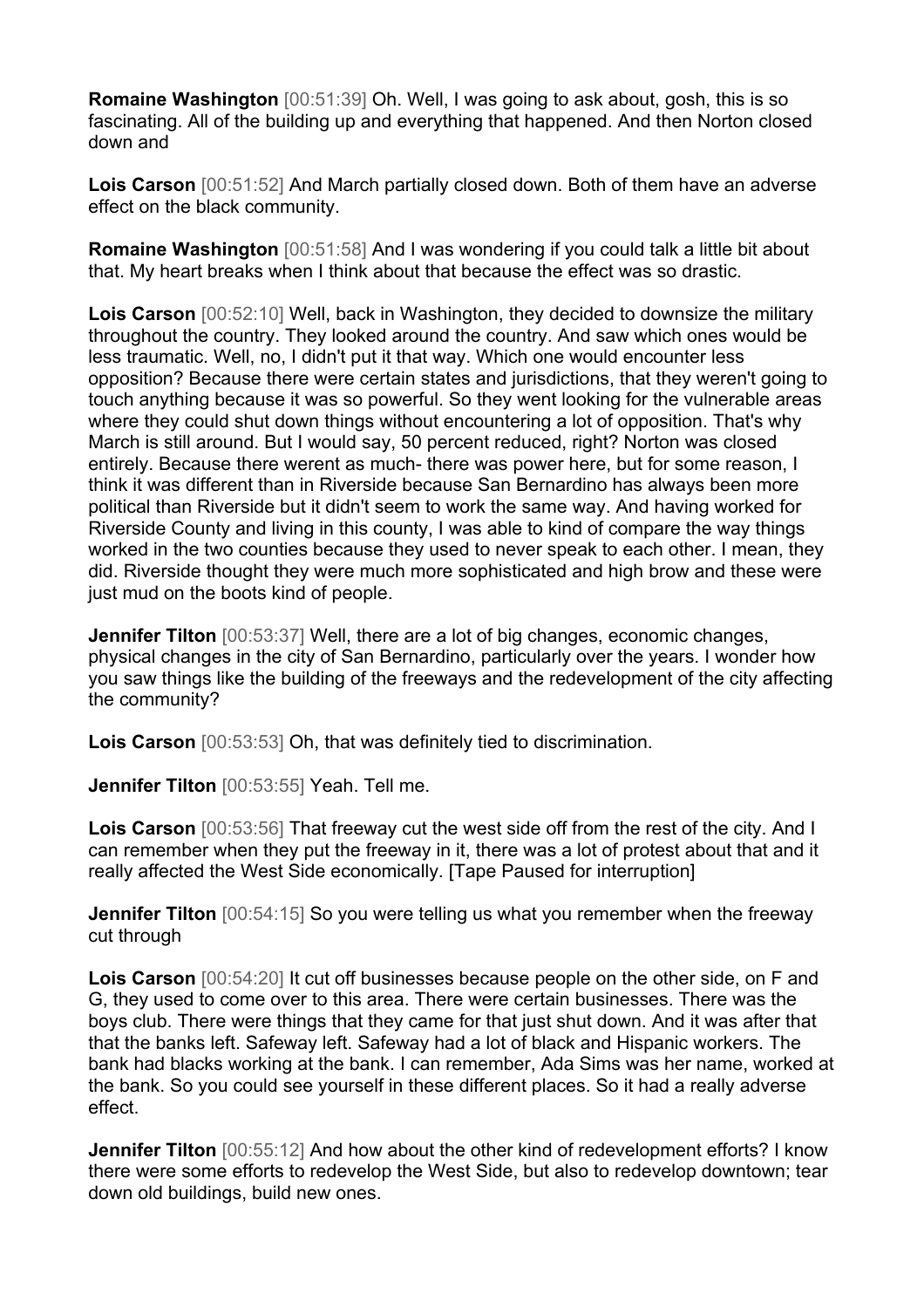**Lois Carson** [00:55:22] The redevelopment, there were a lot of blacks that used to live down south D street and Arrowhead. Bonnie Johnson was raised in that area down there. When they built the Central City Mall, they put all these people out and moved them out to the west side on California Gardens into California Gardens. Yeah, that's when they built California Gardens to take all those people who were coming from downtown San Bernardino and moved them over there. They didn't get the kind of money they should have gotten for their property. That's just as if we're going to be downtown now. And these houses were not up to snuff, really. So, yeah, that was another bold act of discrimination and power. Warner Hotchkin was very involved in all of that. All of that.

**Jennifer Tilton** [00:56:23] Who was?

**Lois Carson** [00:56:24] Warner Hotchkin, the one built that golf course up on. Not Arrowhead but the other golf course in San Bernardino, he was a very wealthy man and he was involved with the downtown redevelopment.

**Jennifer Tilton** [00:56:36] And did a lot of those folks like Bonnie Johnson's family own their own homes down there?

**Lois Carson** [00:56:40] Oh, yeah. All the people from the Valley Truck Farm that I was telling you about into that area in South San Bernardino, all of people owned their homes. They weren't renters. The only renter... they they didn't even build any of public housing in that area. They built the first public housing down on 9th Street in San Bernardino.

**Jennifer Tilton** [00:57:07] 9<sup>th</sup> and what?

**Lois Carson** [00:57:08] 9th and Mount Vernon.

**Jennifer Tilton** [00:57:10] Was that was the first one?

**Lois Carson** [00:57:12] No. 9th and, not Vernon. Muscott. What was Muscott. Now, Medical Center drive? Yeah that was the first public housing built, and Waterman Gardens.

**Jennifer Tilton**  $[00:57:25]$  Yeah. Yeah. Right. And do you remember when those were built?

**Lois Carson** [00:57:29] No, they were here when I came.

**Jennifer Tilton** [00:57:32] they were here when you came. And then California Gardens was built more in the fifties.

**Lois Carson** [00:57:36] California Gardens came along with redevelopment. That was after 1964. All of those programs, CDBG, community action, all of that. And yeah, redevelopment was part of CDBG

**Jennifer Tilton** [00:57:53] and was CAP part of that kind of- organize any protests around that or?

**Lois Carson** [00:57:59] Oh no CAP didn't organize any protests around that. See when San Bernardino got it, it went to the city and to the county. Those funds went to the city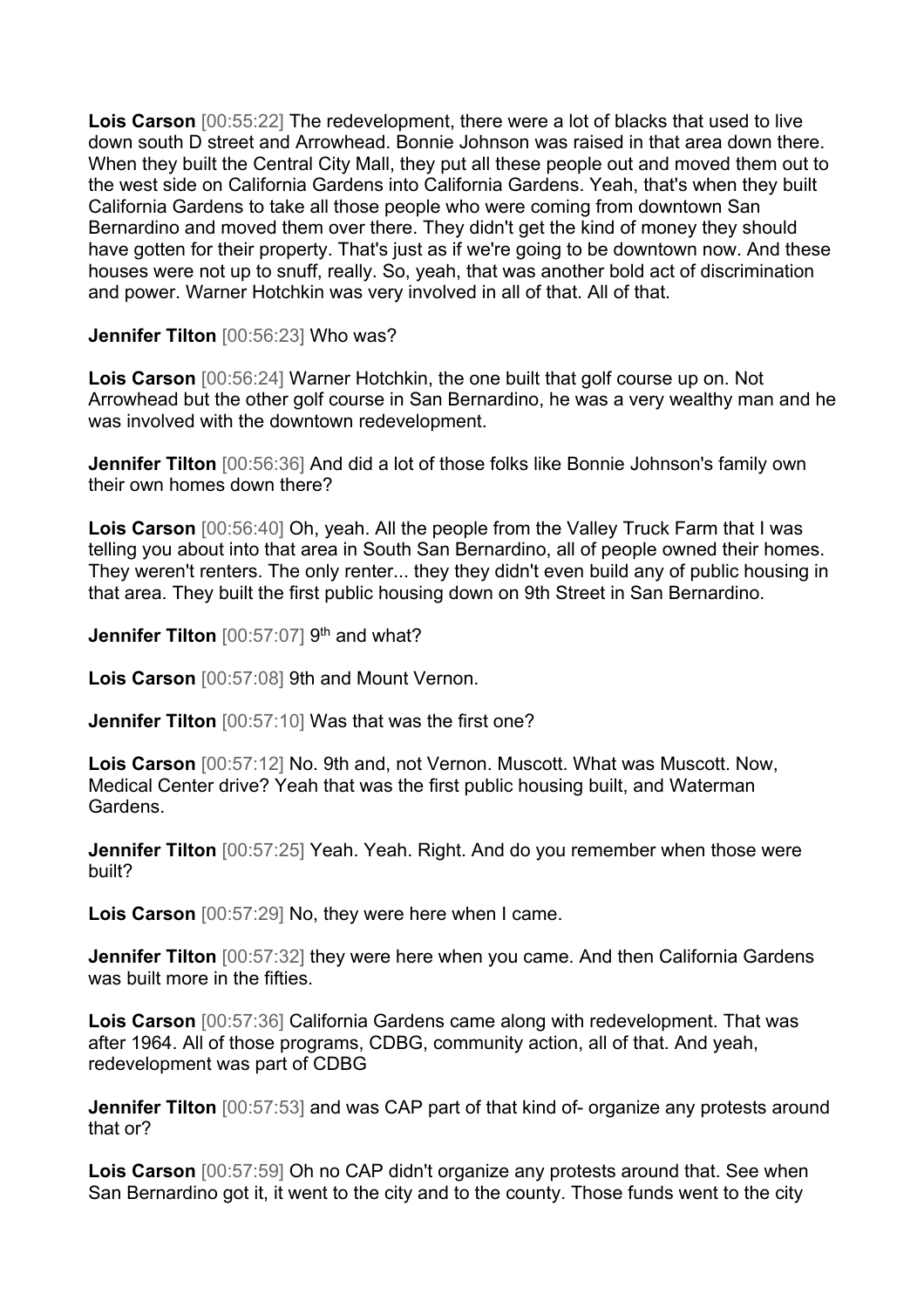and county and CAP had nothing to do with that. They were busy trying to keep what they had in the Economic Opportunity Act.

**Romaine Washington** [00:58:24] I have a question about blacks and Latinos, because I remember you said when you used to live close to St. Anthony's, there were Latino families but they moved and it became-

**Lois Carson** [00:58:36] No, it's all Mexican now. Yeah but pretty much.

**Romaine Washington** [00:58:40] Wasn't it all black at one point? Then they moved back? Or it just-

**Lois Carson** [00:58:47] The houses west of Western Avenue, there were more blacks that bought into that. But on the east side of Western Avenue where I live, there were more Mexicans in that area. There were some blacks on Trinton. There were more blacks. It was just a really mixed neighborhood. And I enjoyed living there. I only moved because we needed a bigger house with six children.

**Romaine Washington** [00:59:18] And so now though it's predominantly all, even where I grew up, it's all Latino.

**Lois Carson** [00:59:23] The population as a whole is more Latinos even than whites.

**Romaine Washington** [00:59:29] Yeah, that's true.

**Jennifer Tilton** [00:59:30] But that's also another big shift as sort of as some sort of successful desegregation of housing opened up in Rialto. And, you know, community is sort of those boundaries where it is hard. The black community on the west side began moving to different places. How I sort of seen how is that affected the community on the west side that you remember and the politics and, you know, the community organizing?

**Lois Carson** [00:59:56] It all kind of looks back about the same because it was just so natural for blacks on that side of the wash to move this way. But at this point, you got a whole bunch of blacks on the east side in Highland, in North Redlands Del Rosa area that I think is probably more integrated. But the population is primarily Hispanic. On my block, that house is black, that House is Mexican. This house is Mexican. That house is black. That house is black. Next house is Mexican. Yeah, it's mixed up, right?

**Jennifer Tilton** [01:00:50] But not a lot of white folks.

**Lois Carson** [01:00:52] Oh. So there's some near the Terrace over there. And they've been there a long time.

**Jennifer Tilton** [01:00:59] Yeah, yeah. So that pattern of white flight kind of continued through Rialto.

**Lois Carson** [01:01:06] Yeah. Rialto is Rialto had the distinction in the 70s or 80s of having the most affluent blacks, one of the cities having the most affluent black in America

**Romaine Washington** [01:01:20] Interesting. Oh.

**Lois Carson** [01:01:22] At one time. Mm hmm. Yeah. But I'm not in Rialto, right?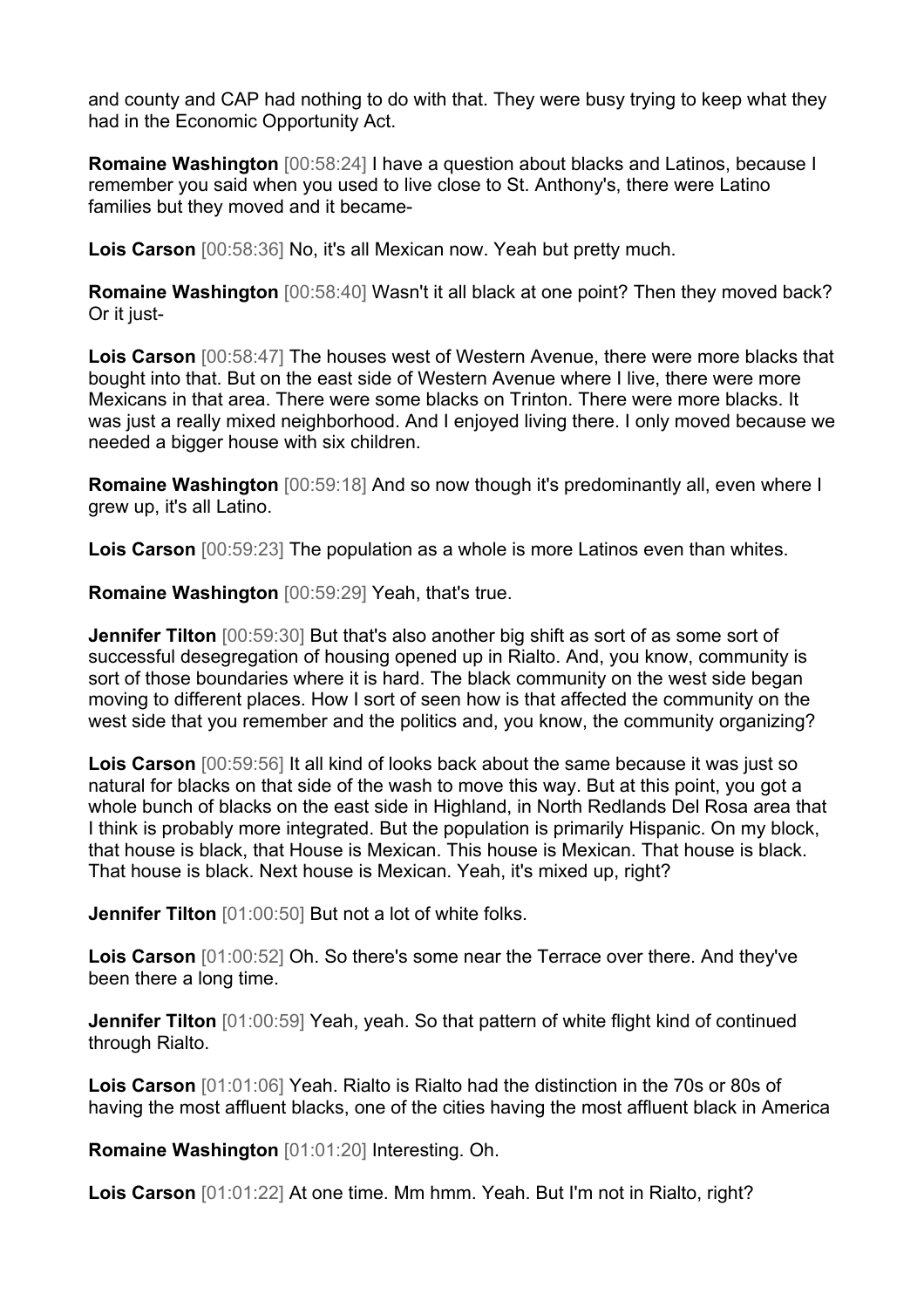**Jennifer Tilton** [01:01:29] But your kids went to the Rialto School.

**Lois Carson** [01:01:31] We're in a Rialto school district. Yeah, but in the city of San Bernardino that's called conflicting jurisdictions. Gerrymandering is what it was. When they built these houses. These kids would have had to go down to Franklin High School. So they put them in the Rialto School district.

## **Romaine Washington** [01:01:47] OK.

**Lois Carson** [01:01:48] Yeah. So that was gerrymandering,

**Jennifer Tilton** [01:01:51] Racial gerrymandering.

**Lois Carson** [01:01:52] Racial gerrymandering. And that's exactly what it was.

**Jennifer Tilton** [01:01:55] Interesting. You were talking a little bit earlier about your son's experiences at Eisenhower. So they were in a kind of first wave of African-American kids and Eisenhower.

**Lois Carson** [01:02:09] Oh, yeah. And but they prevailed. He was in Madrigals and played sports there. The next son became student body president and joined the ski club. And he was probably the first black in this area to know how to ski. And my youngest daughter, when she was at Meyers, she was we used to talk when I'd comb her hair in my bathroom and she'd tell me things she was telling me about this book that they were reading in her first grade class called Nicodemus and Friends and that.

#### **Jennifer Tilton** Yeah, what is that?

I said, well, you bring that book on, don't tell your teacher, just don't bother. I didn't bring it on home so Mommy can see it. It was classic discrimination. Nicodemus and his friend, they ate watermelon and then they had to take a nap in the fly of the book it said, this book should be right up there in the window of the pet store. It was awful. I went to the school and I went to the principal and I said, that book should not be- We're in the civil rights era and no book like this should be in schools nowadays. He agreed. Not only did he take it out of Myers, got him to take it out of every school in the Rialto School District. So we had a lot of stuff like that. So then we organize parents to go to the school and demand black history be taught. And they came to me and asked me to be the leader. I said I when get hot and heavy. I don't want you coming back shooting at me. But remember, you asked me to do this. Well, we did. And we asked for a black history class and a black person to teach it. And we went to the school board meeting several meetings. And as one woman said, there's no such thing as black history. You read one book and that's it. And that was so ignorant, I couldn't even answer that. But anyway, we won. We got the class, we got the teacher, wrong teacher. And we told them, don't hire that man. And he came to his interview fly dress, and he identified too much with the students, turned a whole bunch of students into people they should not have been. Violated rules had dances when they told him not to do those kinds of things. He didn't listen to the parents. And, you know, it didn't that didn't work out. We saved the program and we finally got rid of him. Yeah, but they didn't let us be a part of the final interview and selection. If they had, we wouldn't have had that problem. Yeah, but they thought they were giving us too much power. They let us do that.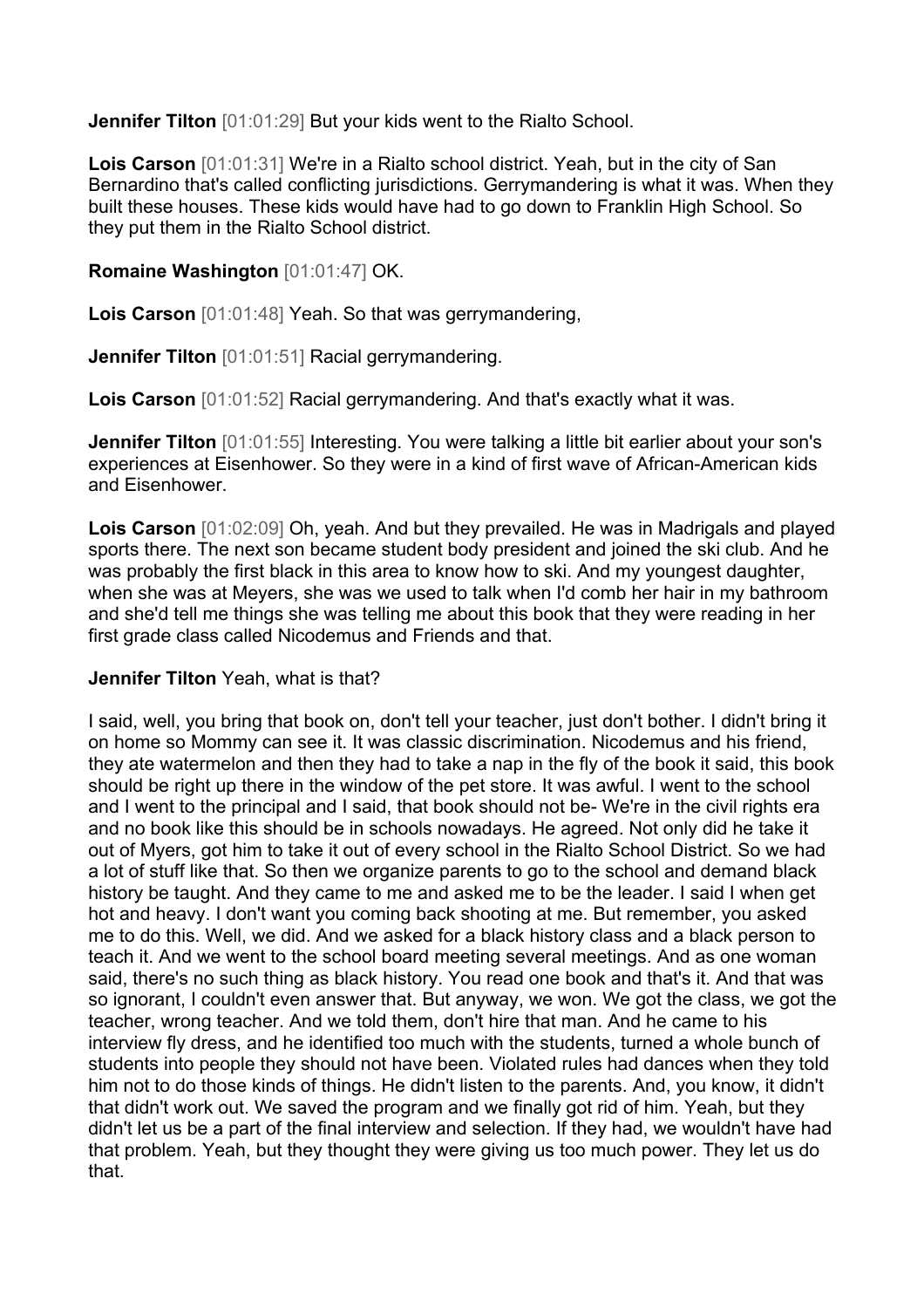**Jennifer Tilton** [01:05:16] Right, right. And do they still have black history courses?

**Lois Carson** [01:05:21] Oh yeah. They probably still do. My kids been out of school a long time. Oh I'm sure they have something now. They're fighting over the all the black history stuff that's coming out now. Critical race theory

**Jennifer Tilton** [01:05:40] So I guess I'm going to ask just, we've talked about a lot of campaigns and kind of struggles against discrimination that you were involved in. Are there any sort of big struggles we haven't talked about that you think are really important, maybe for jobs or for any campaigns around the police or the firefighters that you remember? That you have any stories about.

**Lois Carson** [01:06:13] No, and nothing that big other than the kinds of things that I've told you about. A couple of achievements in both Riverside and San Bernardino is the direction of the statues of Dr. Martin Luther King. Reverend Wetzel was a name that had the vision of seeing a statue of King in front of City Hall in San Bernardino. And she called me to ask if I would help with them. And they were doing spaghetti dinners every Friday night. That wasn't going to cut it. So I went to Mayor Holcomb and said she came to the city council. You approved her building a statue there, but you did tell her she didn't you weren't going to put any money into the city. Well, and but they're not going to make it selling spaghetti dinners. So I said you need to name a committee of some prestigious people to help her do this. And they will raise the money and the city won't have to do that. Be careful what you suggest, because he named me as a co-chair of that committee and the president of the Santa Fe Federal Bank as the other co-chair. And that's when we started to raise the money to build the statue. We raised enough to maintain the statue for 15 years beyond its erection. Frances Grice was in charge of the group that refurbished the statue 15 years later when money ran out. Well, as a result of that, Rose Mays, who is over the Fair Housing Council, came to me and said, we want to build a statue of King, too. So I just was adviser to the group. And that statue in front of City Hall has two children with Dr. King on it. So I thought those were real achievements in cities like Riverside and San Bernardino. And our statue here and I visited everywhere they got a statue of King in the United States. None of them has captured the features like ours does, none of them. We found the sculpture in Mexico and I'm thinking Mexico? I'm seeing big pots sitting on the corners. But that man turned out to be maestro. He had done statues of Benito Juarez, of the head of Nicaragua, and he had stuff in the Kennedy Center in Washington, D.C. I said, oh, we have definitely got. And he did it for us at a discount because he loved Dr. King.

**Jennifer Tilton** [01:09:06] And that was lovely. Yeah.

**Lois Carson** [01:09:08] And when they brought it and it was laying down on the city yard and I looked at him and I thought, oh, wow. But then when they hoisted it into place- Good grief, this is beautiful. And it was really something. And the next day, somebody threw paint on it and they had to clean that up before we had the dedication. But we didn't have any major kinds of things.

**Jennifer Tilton** [01:09:41] You mentioned Holcomb. It sounds like when I start to read the history a little bit, that Holcomb had a very different relationship with black community activist than Ballard did before him.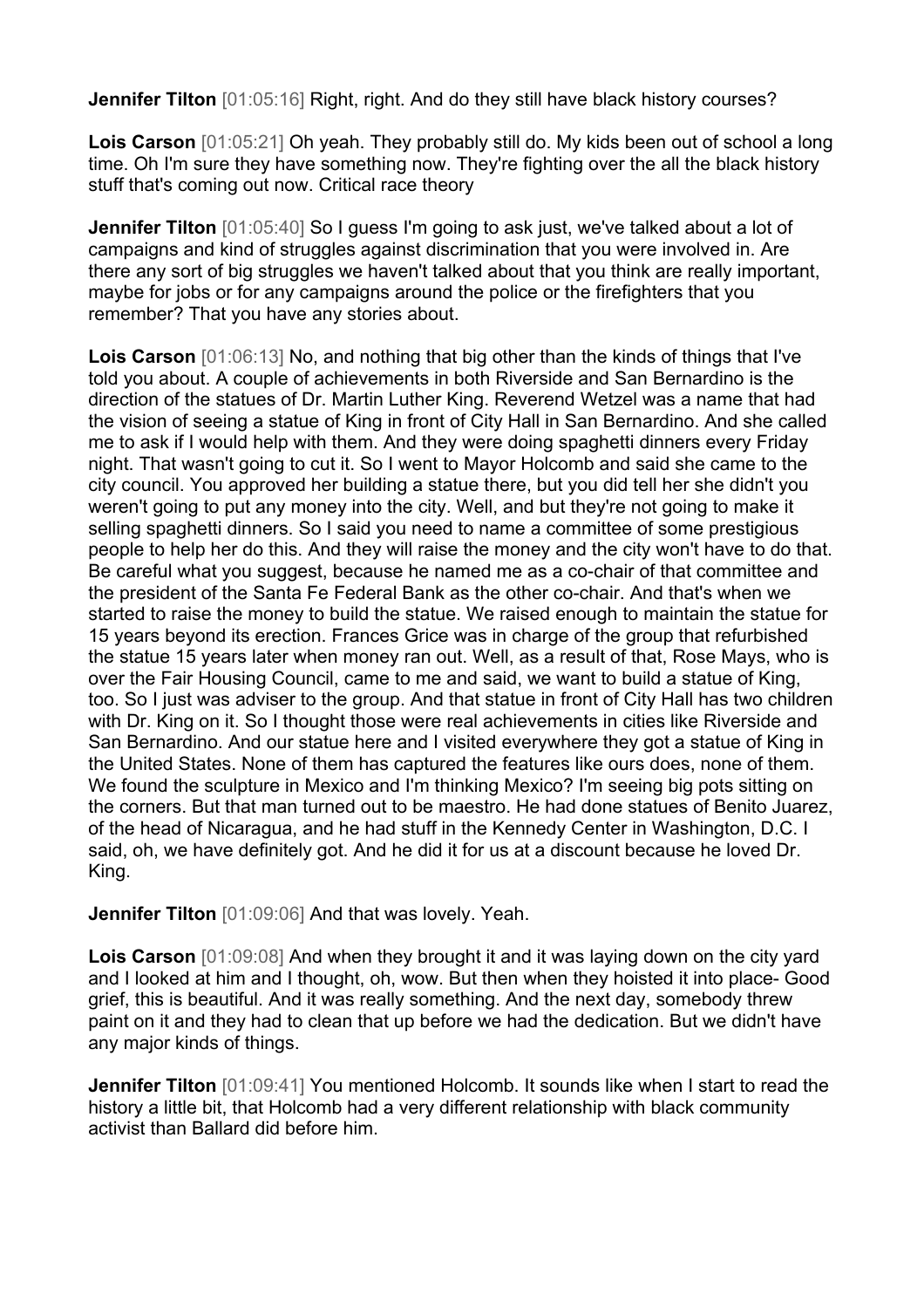**Lois Carson** [01:09:52] Oh Ballard was the pitts. His wife always wore the same dress to black events. We called it a color folks dress. Ballard put the guys on top of the building with guns.

**Jennifer Tilton** [01:10:06] Yeah. Tell us about that

**Lois Carson** [01:10:07] During the riots and the building. I remember the building, that Medical center Drive and Baseline, those little businesses. And then he put police with guns on top of those to quell anything that he thought was going to happen in the black community. But Holcomb was just the opposite. Holcomb was a very good mayor. He could have been mayor for life. And he was the one that started a committee of whites and blacks to try to resolve some of the and to get to know one another. And I remember telling them, you have one faction of the white community that's not in this group and you need to have a really poor white folk. They're the ones who are upset and you need and they were upset because you don't pay them any attention until you need them to vote against something black. That's the only time they have any value to you. And they listened and we had a pretty good committee. That's where I met Hardy Brown. He was appointed to that committee as well.

**Jennifer Tilton** [01:11:20] Can you tell us a little bit more about what that committee was and what it did

**Lois Carson** [01:11:23] It was to promote conversation between black and white, answer the questions that you've always had and never ask, do it in a spirit of goodwill. Try not to become defensive. Try not to insult each other, but just keep the dialog going. And it was pretty good. We had people from different organizations and individuals, League of Women Voters. I remember they were there Rotary Kiwanis representatives of those organizations and black organizations, Hispanic organizations. And it lasted as long as Holcomb lasted. And I can't remember the man that followed Holcolmb.

**Jennifer Tilton** [01:12:15] What was it called? That group, do you remember?

**Lois Carson** [01:12:19] It was. I think it was, Community Relations Committee, that's what it was called, community relations, but its purpose was dialog between the different factions.

**Romaine Washington** [01:12:32] And Ballard putting people up on the buildings. Was that during the uprising?

**Lois Carson** [01:12:39] Yeah, it was the Watts riots had occurred. And that's that was his response to making sure nothing like that happened out here.

**Jennifer Tilton** [01:12:49] And how did the community respond to that? What kinds of

**Lois Carson** [01:12:52] Just blew up. Didn't like it, told them to get them down and he did. That would have caused more problems.

**Jennifer Tilton** [01:13:01] We also heard stories about guns on the fire trucks at some point. Was that at the same time period?

**Lois Carson** [01:13:07] Probably was. But I can't recall that personally. I don't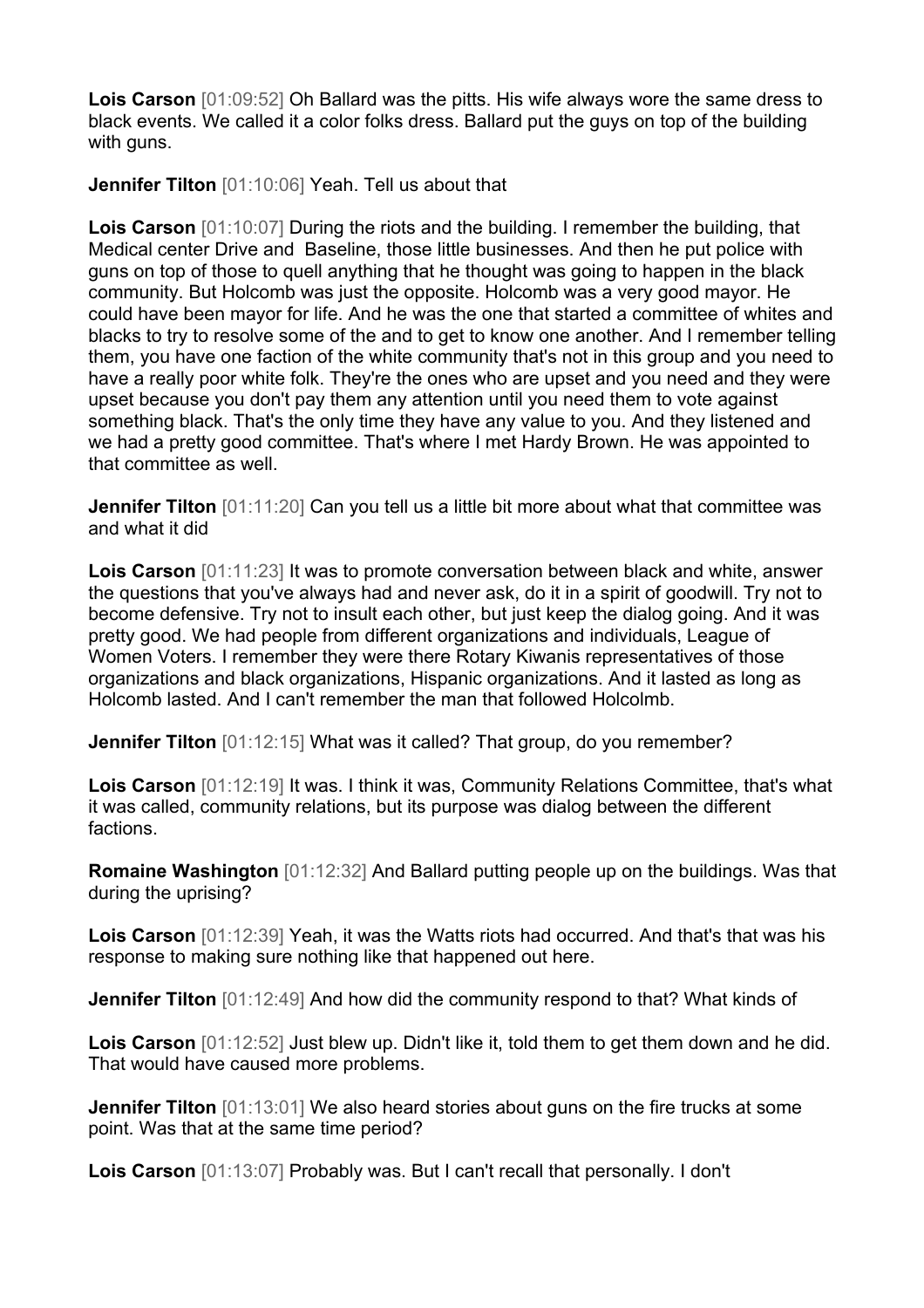**Romaine Washington** [01:13:15] Yeah, it probably was probably downtown.

**Lois Carson** [01:13:18] Yeah, maybe. But that was the only big confrontational thing I remember from that time.

**Jennifer Tilton** [01:13:26] We're living through a moment of Black Lives Matter protests and people again kind of raising the question about whether we have achieved racial justice. What's it like for you to be living through this moment? What is you thinking and feeling as you live through this moment, having also been involved in all these struggles?

**Lois Carson** [01:13:48] Here we go again. And the same kind of reaction. I don't know what it's going to take for whites to get over their fear. It's fear that makes them react like that. And they could take a lesson from South Africa. Yeah, South Africa is way ahead. And they had apartheid. They were just as bad or worse as slavery was. Those people were enslaved in their own land. But because Mandela had this forgiveness thing, we discussed the community dialogs right after. Before positions hardened, they were able to make a lot of progress. Now they have a problems like any community, but they are much farther along in terms of race relations because they face what they had done, admitted to what they had done. White America never admit it, right?

**Romaine Washington** [01:14:53] And now critical race theory [cross talk].

**Lois Carson** [01:14:56] They want to make a fairy tale out of history. It wasn't a fairy tale. It was an awful experience, you know, and slavery is America's original sin. It's in the Constitution. Blacks are three fifths of a person. Five takes five blacks to make one person or three blacks can make one person. And maybe it's just and till we can get past that and the longer we wait 200 years and we still and I don't know that will really ever get over it. Maybe it's terminal. And a lot of what we're going through now where democracy is threatened, I don't know.

**Lois Carson** [01:15:41] What? Yeah, well, I'm sorry, [Son off mic - Colonel Billips and Robert Friends].

**Jennifer Tilton** [01:15:52] Colonel Billips?

**Lois Carson** [01:15:55] Colonel Billups and Robert's Friend, they were officers at Norton. And I was trying to of think of that other one, he had a nickname like Hap or something like that, but I can't think of it. But anyway, Colonel Robert Franklin and Rufus Billips were officers and both of them became both became a general. He had been a Tuskegee airman to start with. Yeah.

**Jennifer Tilton** [01:16:26] What sort of lessons would you want to give to generations, younger generations of activists working today, kind of as you have worked much of your life? Any lessons you would give to them?

**Lois Carson** [01:16:43] Well, I work with Black Future Leaders, and the whole idea was to have the students, of course, do their best but discover themselves and their best and what comes naturally and what you have to nurture along and learn to achieve, not by chance, but by choice. And those are the kinds of things that we did. And it's been very successful. The predominance of those students have gone on to college and they have to do community service so that they learn to give back, learn what the problems are in the community. We would have activities when we brought them to college to live on campus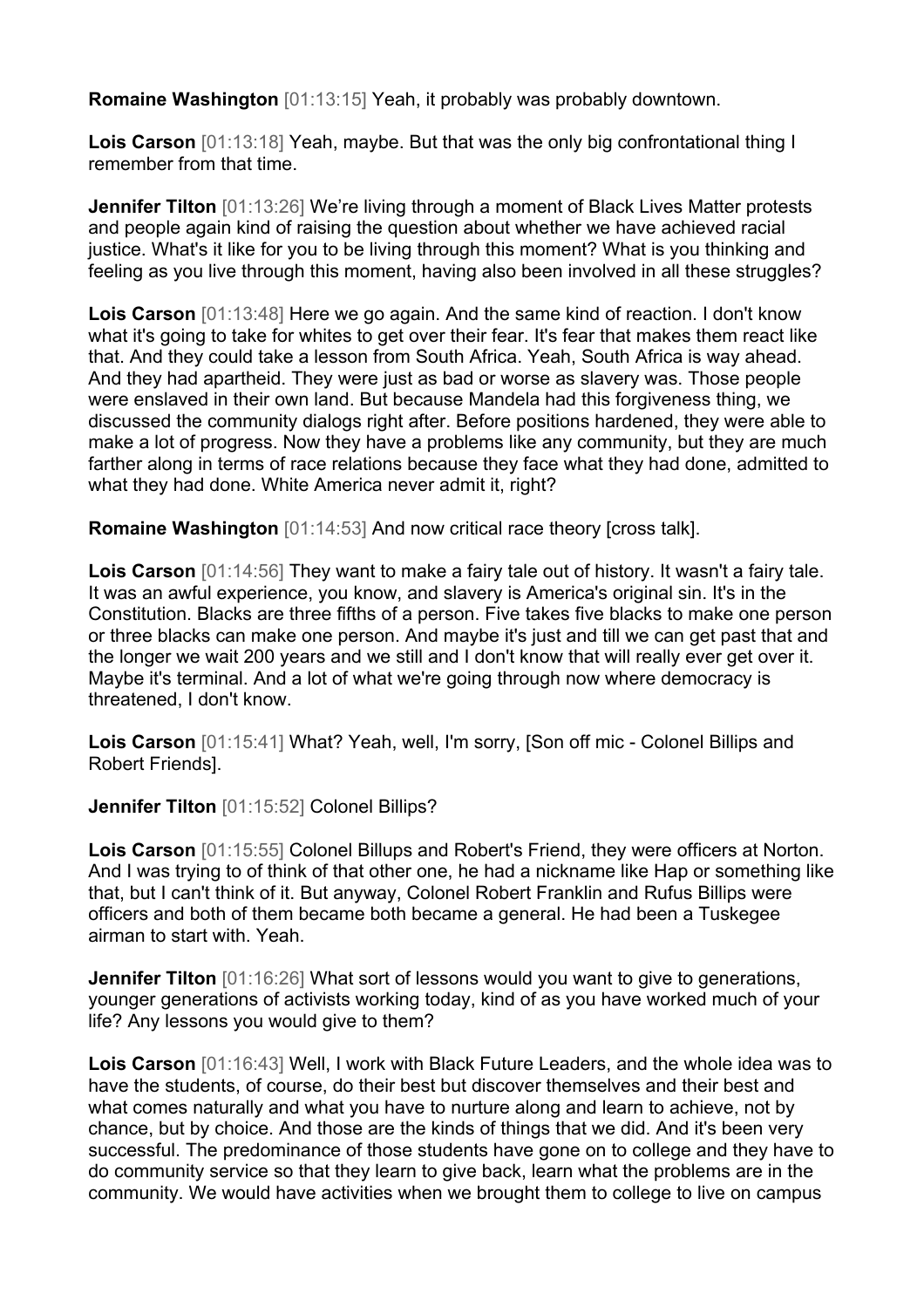for a little while, and we would expose them to government, theater, all kinds of different experiences, because whether they came from almost middle class black families or impoverished families, they pretty much all had the same experience of not doing a lot of the stuff that we provided to them. And they, the choice chance thing was prevalent in both groups. Yeah, yeah, yeah. Because the middle, almost middle class families were so busy working and taking care of things, they didn't have time for a lot of stuff. So we provided that and we made the fees low enough so low income people could preserve their dignity and maybe pay. And if they couldn't, then we paid for the students. Yeah, but that's been a pretty successful program and we have never had any paid staff. Is totally volunteer. Yeah.

**Jennifer Tilton** [01:18:30] Yeah. Hmm. Any last question?

**Romaine Washington** [01:18:34] I'm so full of everything you shared. This is what I did, part of what I've been looking for is I've been in, you know, company the interviews and I've just I'm not a part of.

**Jennifer Tilton** Yeah, you are.

**Romaine Washington** But I'm doing it for the book, the poetry book that I'm writing about growing up in San Bernardino. And after my mom passed, I started trying to collect memories and some of my memories, like renaming the library. It's like the Bethune library I said, I got some research to do. Yeah, we met because I was looking for a book that would help me.

**Lois Carson** [01:19:18] Well, Mary McCleod MacLeod founded the National Council of Negro Women. She was the first woman to advise four presidents, black woman four presidents, starting with Roosevelt. Yeah, she founded Bethune Cookman College and I went down there for the 100th anniversary of the college because she was the founder of NCNW and just an amazing woman. Yeah, I mean, born into slavery and.

**Romaine Washington** [01:19:54] I knew her life story, and for some reason, I don't know if her picture was in that library. I used to walk over to that library all the time, and I just renamed it because I must have heard my mom talking about it and so when I renamed it unclear], I said I got a lot of research to fill in.

**Jennifer Tilton**  $[01:20:20]$  I think that's beautiful because it's sort of like a kid sort of doing the renaming thing.

**Lois Carson** [01:20:26] Right

**Jennifer Tilton** [01:20:26] I'm going to make this the person who I'm looking up to.

**Lois Carson** [01:20:29] Well, the National Council of Negro Women has been one of the highlights of my life and being a member of that, and I'm so glad that disbanded Les Jeunes Amies to do this. I served on the national board for years. I was the first vice president, went to Africa with the National Council of Negro Women. Oh, we we went to Egypt. Oh, we went to, um, West Africa, and as NCNW and I was first vice president. We went there and we were hosted by the president of Senegal. And I got to go and see what women organizations were doing there. And I have a dress that the Senegalese women made for all of us for our final night together. Then we went to Egypt and we were hosted by Egyptian women and we left the section in both of these places. After we left, they formed a sect we don't call them chapter. We call all the sections we form. And I got to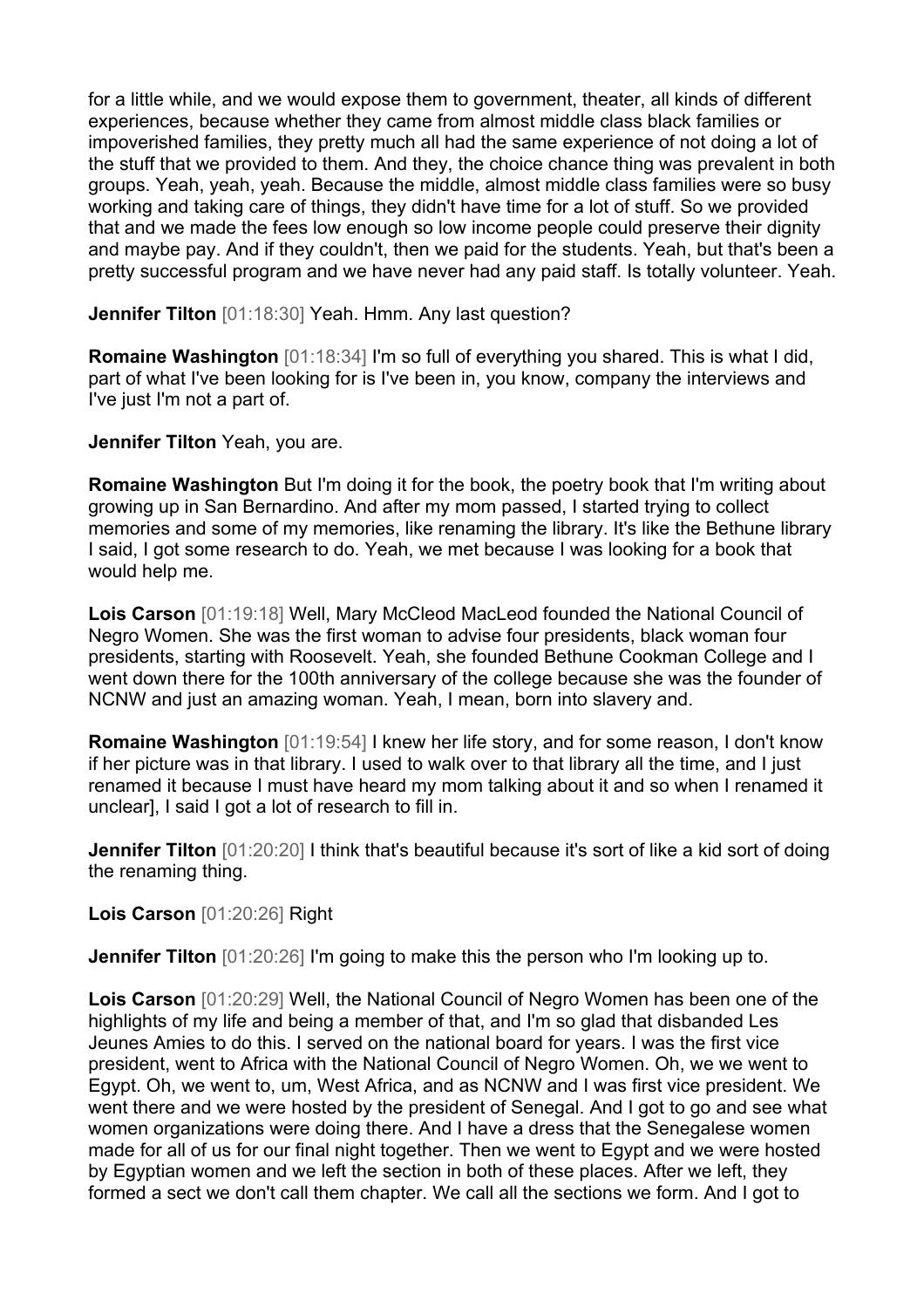introduce Mrs Mubarak at our opening session in Egypt. She was the wife of the president. Yes. When the government put a car at our disposal with flying the flags of Egypt and America and we drove up to Alexandria. It was just amazing.

**Jennifer Tilton** [01:21:58] Were there other people from the chapters here who went along with you?

**Lois Carson** [01:22:01] Oh, yeah. Amina was on the meeting with them. I mean, it was on that trip. And a couple of other people from the Inland Empire, Mildred Tyler who worked at UCR, there were quite a few. And in Senegal when we went that year, that was just people who were selected. Well, first of all, when we went to make you remember the United Nations Decade for women, oh, we went to Mexico. That was the very first one. Nineteen seventy five. Wow. We met African women who told us they never get to meet black women when they come to the United States because it's white women that host them. And they never. So Dr. Height said, well, we'll fix that. Right. And we wrote a grant to the State Department and asked them to help us bring women. And they brought women from Togo and Senegal West Africa. Dr. Height sent out a notice to local section saying, write up what you would do if these people came to visit you in your area. I wrote up the proposal for us and we got selected and I had Cal State and Valley College translate everything we had into French. Both of those countries are French speaker and I got selected to reciprocate the visit. That's how I get to go with them. And the government of Senegal put a plane at our disposal to fly us to the Kazimierz region where these women had this farm project that they wanted us to see and we visited other things while we were there. But in the end, it's really been an experience

**Romaine Washington** [01:23:43] And you more than, cause Amina talked to me about joining NCNW and I said I'm going to do it. And hearing you talk about it, I'm definitely going to do it as soon as I get home. Oh, my goodness. My goodness. And I wish I had known this, you know, earlier this year.

**Lois Carson** [01:24:01] Well, it's not too late to join. We're still very active. And they got one in Pomona, one in San Gabriel. These are sections.

**Jennifer Tilton** [01:24:10] And when the women came from Senegal and Togo, you said, So what did you do with them here?

**Lois Carson** [01:24:18] What we took we showed them Community Action. We took them to various events. And they we had a big party for them. And Nan Clapton's house in Rialto. Took them to colleges so that they could see that. I was wearing a natural, big natural at that time. And one of the women from Senegal liked my natural, I took her to my barber, Lady Barber, who cut her hair the same way. And we talked about how we could have a beauty shop over in Senegal that could do that. It was just just great. I've been to Africa nine times.

**Romaine Washington** [01:25:01] What countries? Oh, I'm sorry.

**Lois Carson** [01:25:06] Senegal two or three times The Gambia. We went up to the place where Alex Haley found his ancestors up. The Gambia River to Gambia. Yeah, Nigeria. Yeah, Ghana. Yeah, Sierra Leone, Swaziland, South Africa, Zimbabwe. Now, some of them have gone to more than once. That's what makes them. But those for every black American should go to Africa. Absolutely.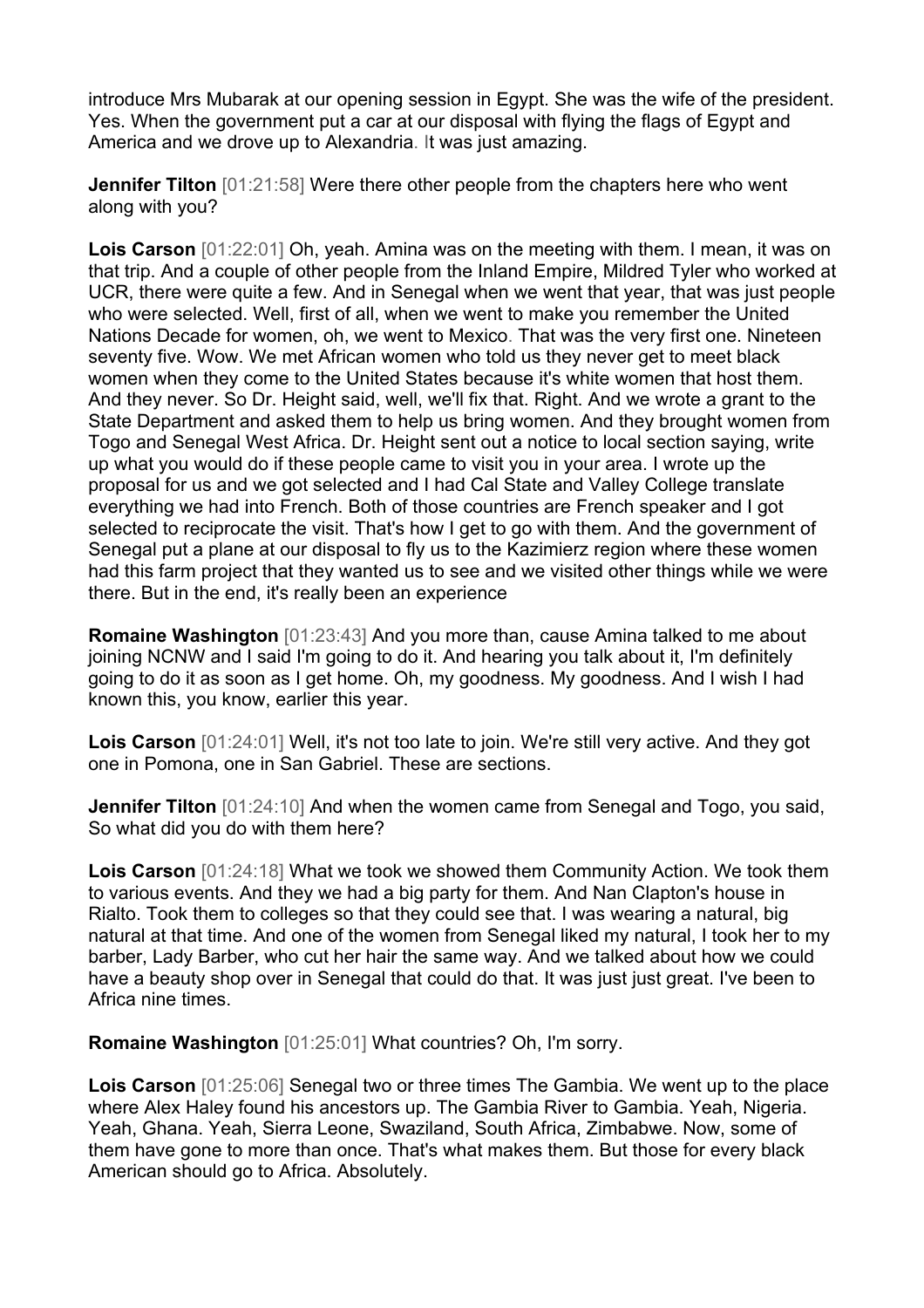## **Romaine Washington** [01:25:37] I want to go to Ghana?

**Jennifer Tilton** [01:25:38] Will you tell us a little more? Why? I mean, so why is it important?

**Lois Carson** [01:25:43] That's the source of it. You know, you you learn so much. I watch the people in their mannerisms and their behaviors. And I remember standing in my hotel room looking out these men down on the street level. And I said, yeah, these are my people. Yeah, man, really. The women fall out laughing just like we do and it's just really something. And then you study a lot. And I have had my ancestry done two or three times. Yeah. So I know.

### **Romaine Washington** From what regions.

**Lois Carson** It's the the largest percentage is Ghanian. That's what I but other other parts there's, there's even Native American. I was surprised about that little bit of European and that would be from my dad's side and it was just, just amazing. I learned that certain words and foods and things that we I remember. Oh Egypt got to tell you about when we were, Not Egypt, Kenya, we were in Nairobi, another Decade for women conference. And I was coming back from the university to my hotel. And the driver we were I was talking with my driver and I, we passed a field of corn and I said, what do you call that? He said, maize. I said, well, we call it corn. And I said, how do you, you know, prepare it? And he started describing ways and he said, Ugali. And I said, Oh, that sounds like corn bread. We do that. And then he said, Uji, these are Swahili word there was grits. And then he said, we like to eat Ugali with Sukhumi Wiki. And he described Sukhumi and that sounded like greens. So when I got back to my hotel, I raced down to the market. I said, Show me Scooby Wiki was collard greens. We eat that same food and a lot of the things that they have and peanuts.

#### **Romaine Washington** Oh, definitely that.

**Lois Carson** And the word in Wolof, in Senegal for Peanut is Guba. We say Guber here, but Guba is what they call it there. Bubba is a boy child in Wolof and everybody is Bubba over here. I had a younger brother we called Bubba. So you learn that some of these things have come. And we always thought that there was nothing African. That was the one thing they I'm glad they didn't bring you here was sitting around this big bowl everybody eating out of that bowl with their hands.

**Romaine Washington**  $[01:28:27]$  I In Atlanta when I lived in Georgia. And I would visit and we would still do that.

Lois Carson [01:28:37] Ethiopians do that, too, but in Senegal, it's a it's a national law that children have to be taught in these orphanages run by a Westerner. They have to be taught to eat communally like that. It's in the law. You have to teach the children to eat like that.

**Romaine Washington** [01:28:55] It's almost like, you know, in the Catholic Church, we have communion there. It's, you know, the community that communal eating and making sure that

**Lois Carson** [01:29:04] Right. And I was determined I was going to get into one of these huts to see what they looked like inside. We went out to the countryside just as. They